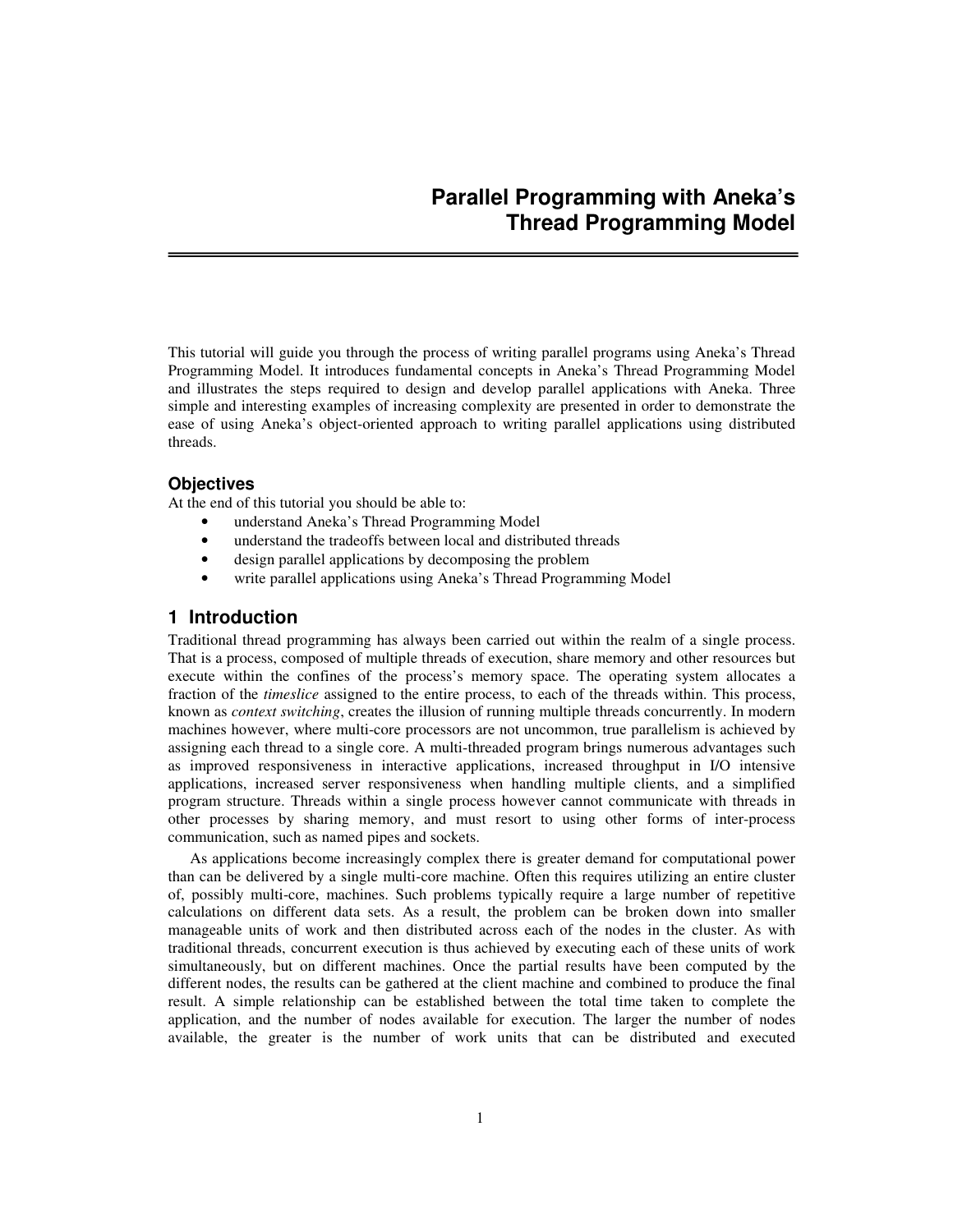simultaneously and thus shorter is the time taken to complete the application.

Aneka takes traditional thread programming a step further. It lets you write multi-threaded applications in the traditional way, with the added twist that each of these threads can now be executed outside the parent process and on a separate machine. In the strict sense of the word, these "threads" are independent processes executing on different nodes, and do not share memory or other resources. But *AnekaThreads*, as they are called, lets you write applications using the same thread constructs for concurrency and synchronization as with traditional threads. This lets you easily port existing multi-threaded compute intensive applications to parallel versions that can run faster by utilizing multiple machines simultaneously. The rest of this tutorial will explore Aneka's Thread Programming Model.

### **1.1 The Aneka Environment**

Aneka is both a development and a runtime environment. As a development environment, Aneka provides a set of libraries that allow you to write parallel applications using one of the three programming models supported. These are the *Task*, *Thread* and *MapReduce* models. As a runtime environment, Aneka executes the units of work that constitute your application, in parallel. This tutorial assumes that you have a basic understanding of the Aneka runtime environment, and the role of the scheduler and execution nodes. You are encouraged to look at the online documentation for more details.

Note that running applications on Aneka requires access to a runtime environment pre-installed on a cluster. For development purposes however, you may run Aneka standalone on your personal computer.

## **2 Defining AnekaThreads**

A running program consists of one or more *threads* executing within a *process*. A process is an instance of a program in execution. Each process has its own memory address space, the executable program and data. A program with a single thread is called a *single-threaded* program, while a program with multiple threads is called a *multithreaded* program. Each thread within a program has its own stack for maintaining its state. A process is therefore a grouping of resources, while a thread is an entity that can be scheduled for execution on the CPU. Threads are also known as *light-weight* processes. In .Net a thread is represented by the Thread class.



Figure 1: A process containing multiple threads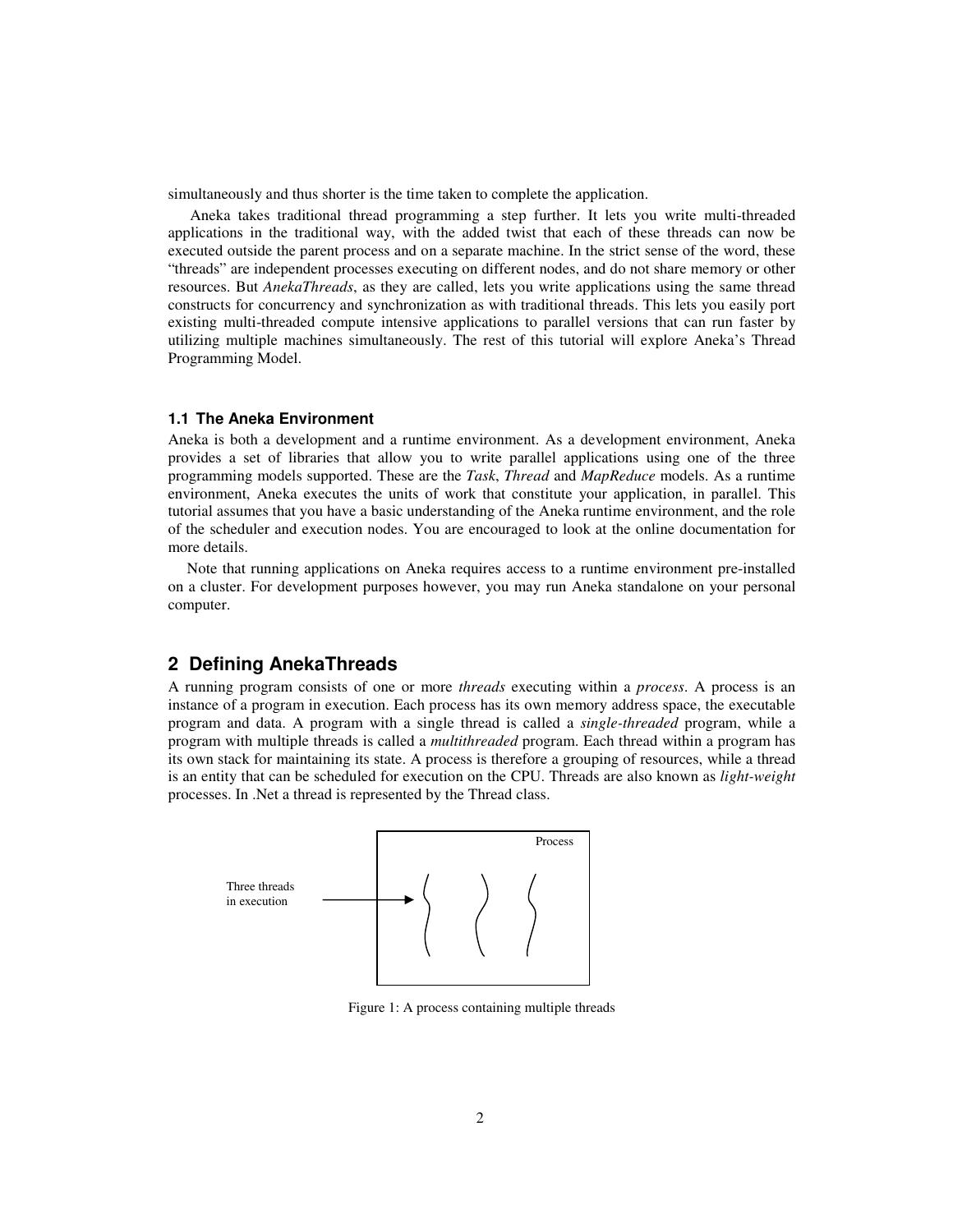An *AnekaThread* is a unit of work that can be executed on a *remote* computer. Unlike standard threads, each AnekaThread is executed within a process of its own on the remote machine. An AnekaThread has a similar interface to the standard Thread class, and can be started and stopped (aborted) in much the same manner. AnekaThreads are however more simplistic and do not support all behaviors exposed by the .Net Thread class, such as managing thread priorities and operations such as *Suspend* and *Resume*. Figures 1 and 2 below show the essential differences between traditional threads and AnekaThreads.

# **3 Comparing Distributed Threads with Local Threads**

An important difference between local and distributed threads lies in the sharing of resources. Local threads execute within the domain of a single process and communicate by sharing memory and other resources. For instance two local threads can read and write to the same data structure, and may coordinate their work using synchronization primitives such as locking and signaling. On the contrary, each distributed thread executes in isolation within a process of its own. AnekaThreads therefore cannot communicate with each other through shared data structures, even if they were all created by the same process. This restriction limits the use of distributed threads to applications where such communication and coordination is not required. Table 1 below highlights the commonalities and differences between local threads and AnekaThreads



Figure 2: A process executing AnekaThreads on remote machines

| Net Threading API | <b>Aneka Threading API</b> |  |  |  |
|-------------------|----------------------------|--|--|--|
| System. Threading | Aneka.Threading            |  |  |  |
| Thread            | AnekaThread                |  |  |  |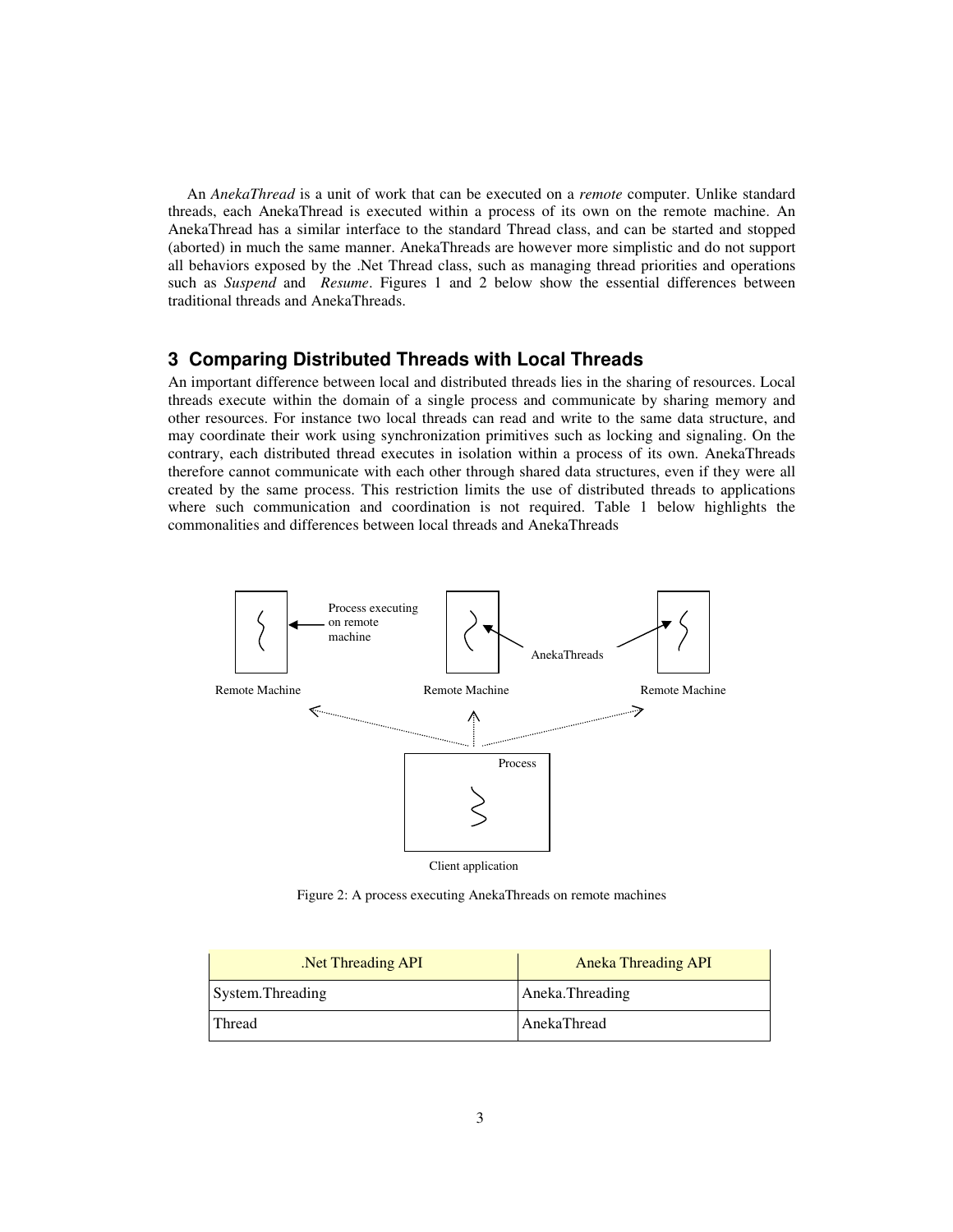| Thread.ManagedThreadId (int)     | AnekaThread.Id        |
|----------------------------------|-----------------------|
| Thread.Name                      | AnekaThread.Name      |
| Thread.ThreadState (ThreadState) | AnekaThread State     |
| Thread.IsAlive                   | AnekaThread.IsAlive   |
| Thread.IsRunning                 | AnekaThread.IsRunning |
| Thread.IsBackground              | [Not provided]        |
| Thread.Priority                  | [Not provided]        |
| Thread.IsThreadPoolThread        | [Not provided]        |
| Thread Start                     | AnekaThread Start     |
| Thread Abort                     | AnekaThread.Abort     |
| Thread.Sleep                     | [Not provided]        |
| Thread.Interrupt                 | [Not provided]        |
| Thread.Suspend                   | [Not provided]        |
| Thread.Resume                    | [Not provided]        |
| Thread.Join                      | AnekaThread.Join      |

Table 1: Standard .Net Threads in comparison with AnekaThreads

## **3.1 Thread Synchronization**

Learning to appreciate the differences between local and distributed threads will help you write more complex applications that utilize threads of both types. The .Net framework provides a number of synchronization primitives for controlling the interactions between local threads and avoiding race conditions, such as locking and signaling. The Aneka threading library on the other hand only supports a single synchronization mechanism using the *AnekaThread.Join* method as illustrated in figure 3 below.

Invoking AnekaThread's join method will cause the main application thread to block until the AnekaThread terminates by either completing successfully or failing. This basic level of synchronization can be useful in applications where the partial results of computations are required in order to proceed further. Since each of these threads execute in isolation completely independent of each other, and using with their own private data structures, no other forms of synchronization such as locking and signaling are necessary.

As the Aneka runtime environment is shared amongst a number of users, where multiple applications utilize the execution nodes, it is not possible to perform operations such as *Suspend*, *Resume*, *Interupt* and *Sleep* that may result in holding a resource indefinitely preventing from being used.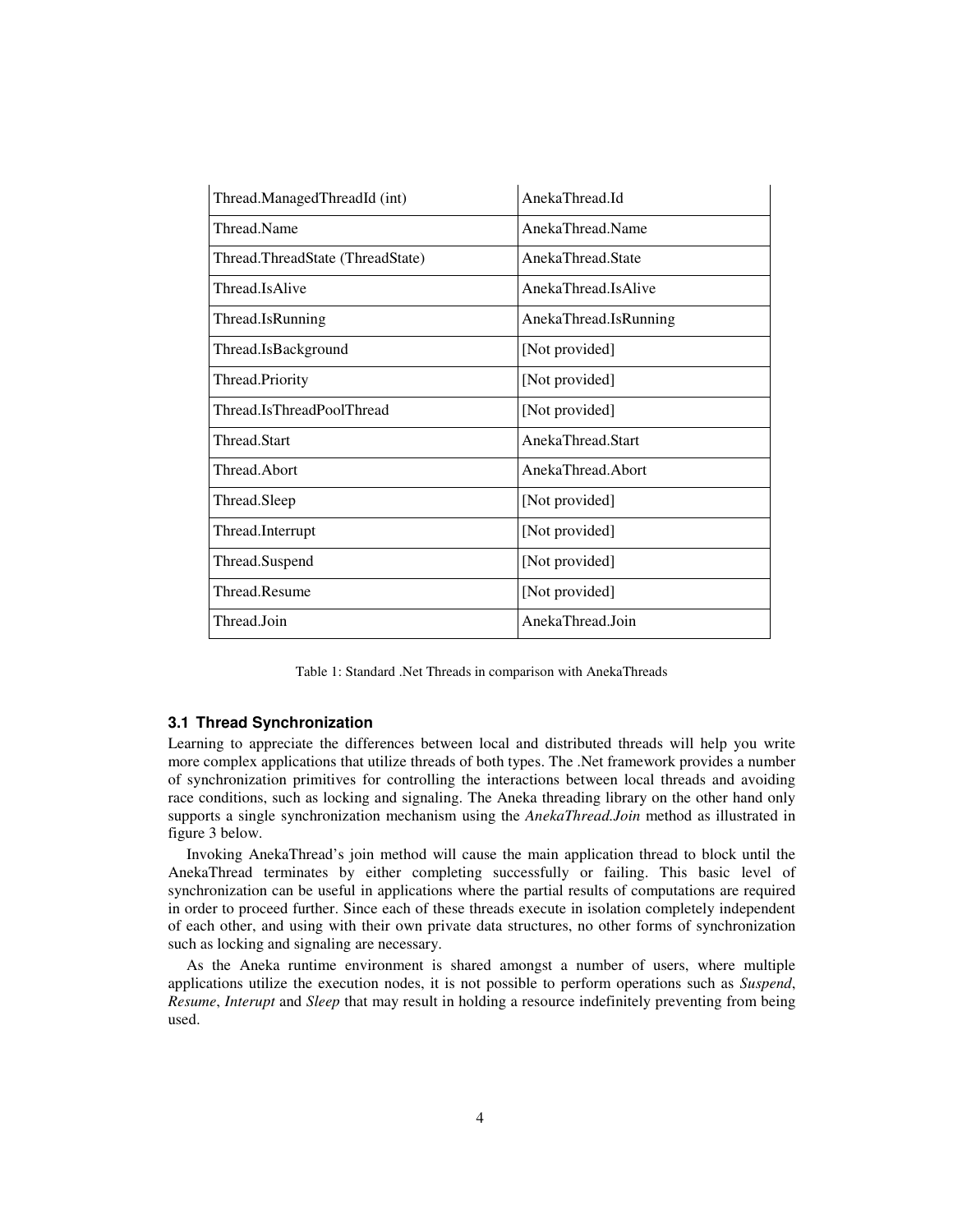

Figure 3: Basic synchronization provided by Aneka's threading library

## **3.2 Thread Priorities**

.Net's Thread class supports thread priorities, where the scheduling priority can be one of Highest, AboveNormal, Normal, BelowNormal or Lowest. Operating systems are however not required to honor the priority of a thread. The current version of Aneka does not support thread priorities for AnekaThreads.

## **3.3 Thread Life-Cycle**

The following diagram depicts the possible execution states for local threads supported by the .Net framework. A thread may, at any given time, be in one or more of these states. When a new thread is created its state is *Unstarted*, and transitions to *Running* when the Start method is invoked. There is also an additional state called *Background* which indicates whether a thread is running in the background or the foreground.

Figure 5 illustrates the life-cycle of an AnekaThread. As both thread types are fundamentally different, one being local and the other distributed, the possible states they take differ from instantiation to termination. An instance of AnekaThread transitions from *Unstarted* to *Started* when its Start method is invoked. It then transitions to *Queued* when it is scheduled for execution at a remote computing node. When execution begins, it state is *Running*, and finally transitions to *Completed* when all work is done. During any one of these stages, an AnekaThread may fail resulting in the *Failed* state. Other states such as *StagingIn* and *StagingOut* are used when a thread requires files for execution, and produces files as output. Programming threads that require or produce files is beyond the scope of this tutorial and you are encouraged to refer the online documentation for more details. Lastly, from your perspective as a programmer you only get to initiate the first state change from *Unstarted* to *Started*. Thereafter, all stage changes are carried out by the Aneka runtime environment.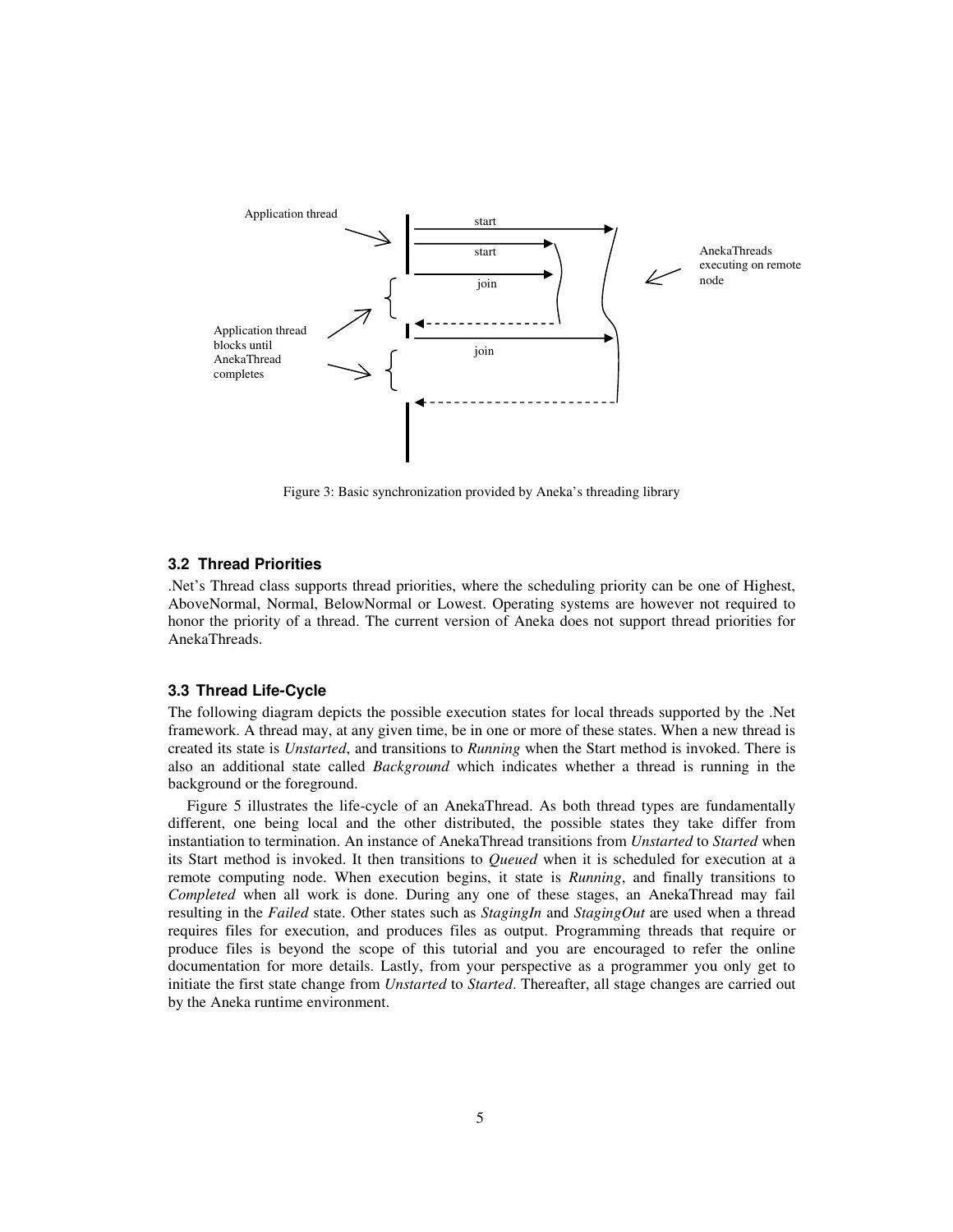

Figure 4: The life cycle of local threads in .Net



Figure 5: The life cycle of AnekaThreads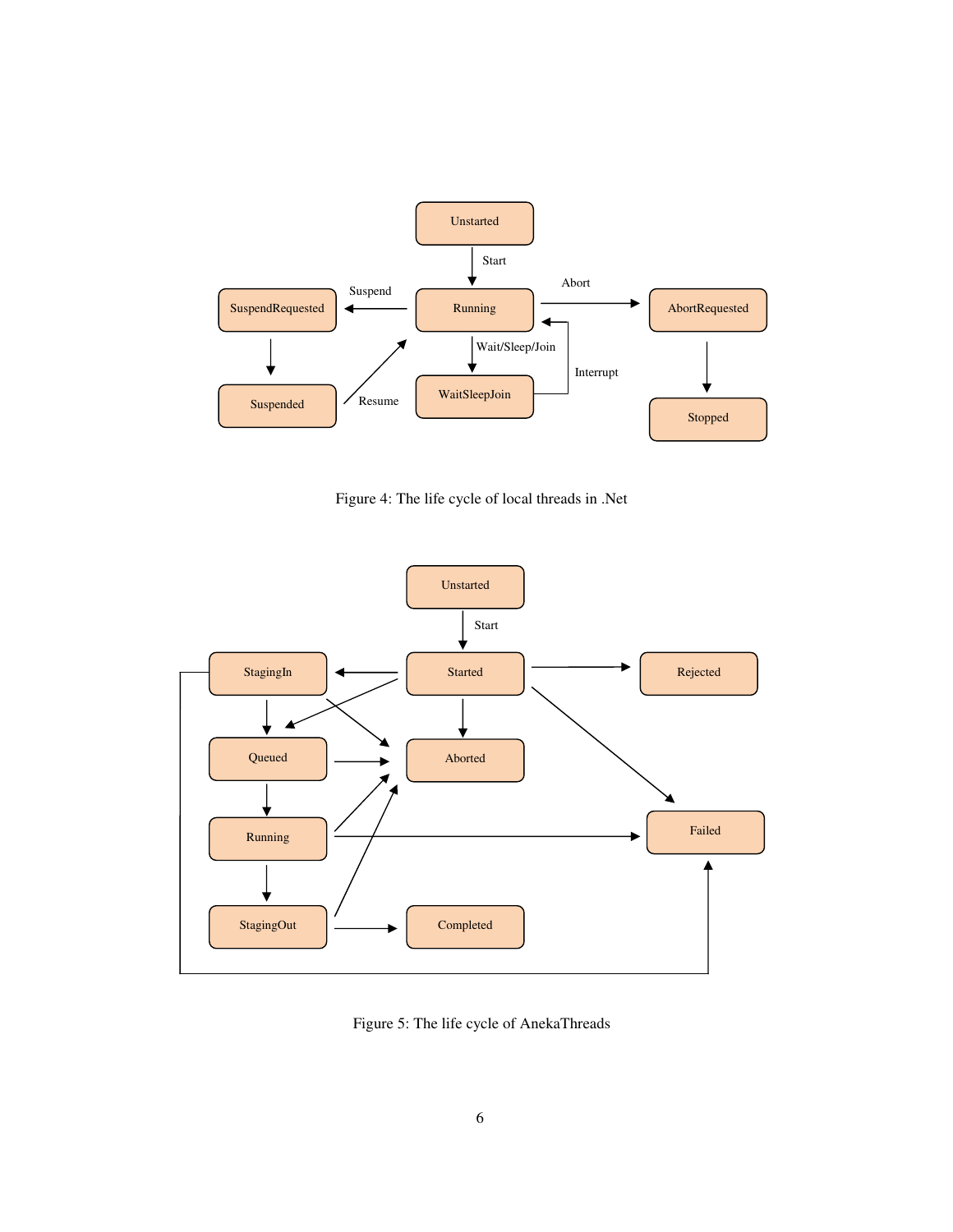# **4 Developing Parallel Applications with AnekaThreads**

Developing parallel applications requires an understanding the problem and its logical structure. Once you have figured this out, it is fairly easy to approach the solution. The following sections provide simple guidelines to follow when developing parallel applications with Aneka.

### **4.1 Problem Decomposition**

One of the key challenges in developing parallel applications lies in breaking down a large problem into smaller units of work, such that they can be executed concurrently on different machines. Decomposing a problem might not seem very evident at first, but it is often a good idea to start with a piece of paper. Two common approaches used for problem decomposition are:

- Identifying patterns of repetitive, but independent computations
- Identifying distinct, but independent computations

The first approach is the most common and involves identifying repetitive calculations in the problem. Often these take the form of *for* or *while* loops in a sequential program. Every iteration of the loop is thus potentially a unit of work that can be computed independently from other iterations. The two examples, calculating Pi and matrix multiplication, shown later in this tutorial uses this approach. If an iteration is dependent on the values produced in the previous iteration, then the units of work can no longer be computed independently and some form of communication is required. The following diagram illustrates this:





The second approach involves identifying sufficiently large but isolated computations in the problem. Each of these distinct computations would then form a unit of work for concurrent execution. Unlike the first approach where each unit of work does the same amount of computation and would thus take more or less the same time to complete, the second approach involves distinct units of work, each of which make take significantly different amounts of time to complete. The first example program shown later in this tutorial, where the results of three trigonometric functions are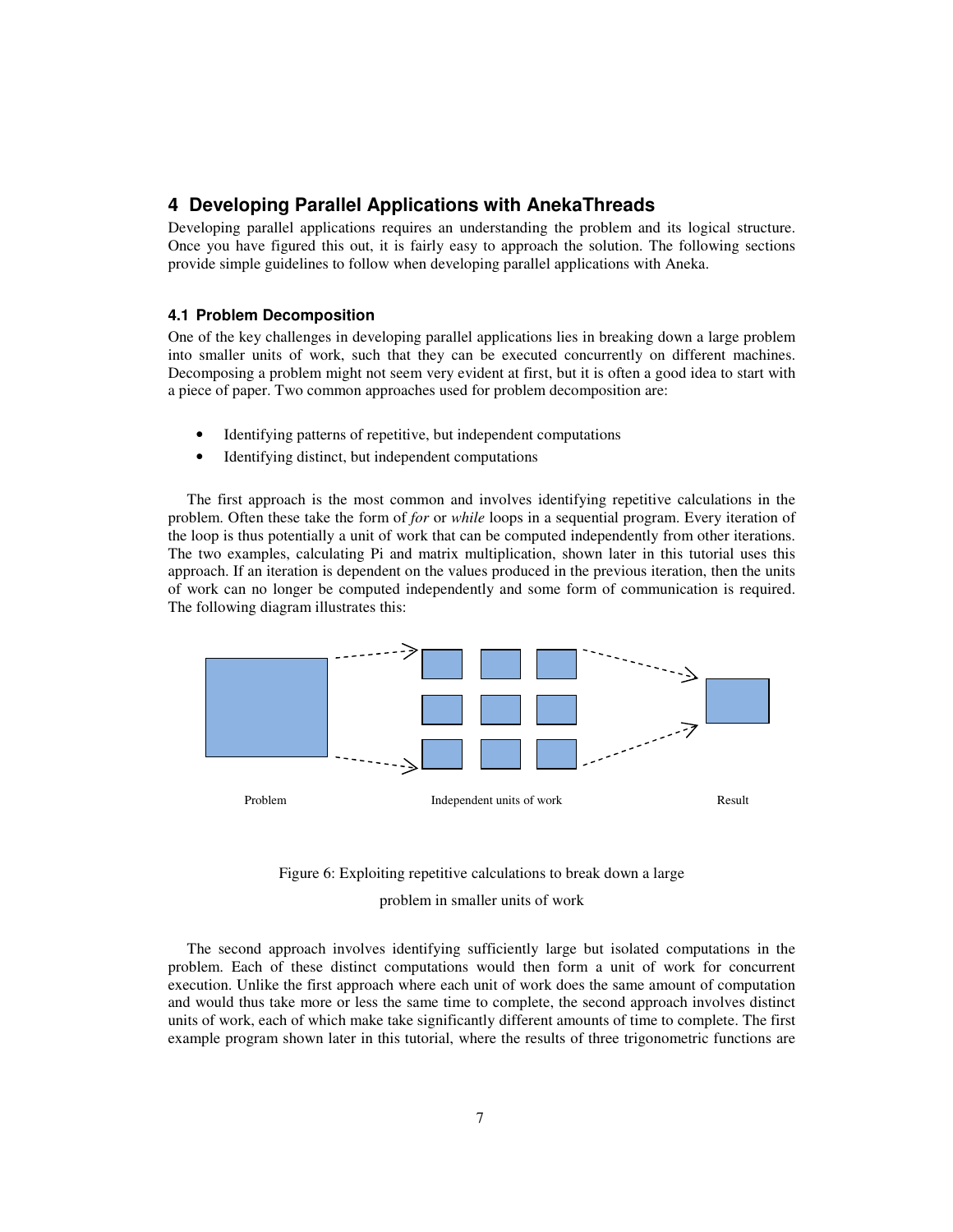computed, uses this approach.



Figure 7: Each isolation computation can form a unit of work

## **4.2 Class Design and Serialization**

Once you have decomposed the problem into smaller units of work, your next step is to design your classes. Ideally one your class should encapsulate the data and methods required to perform the computation on the remote node. This class must be annotated with the *Serializable* attribute to enable instances to be serialized and shipped to the Aneka runtime for execution.

```
[Serializable] 
public class Work 
{ 
    private int data1; 
    private string data2; 
    private int result; 
    public int Result 
    { 
        get { return this.result; } 
    } 
    public Work(int data1, string data2) 
    { 
       this.datal = data1;
        this.data2 = data2; 
   \mathfrak{h} public void Compute() 
   \ddot{\phantom{1}} // perform computation 
        // and store result in 
        // variable 'result' 
    } 
}
```
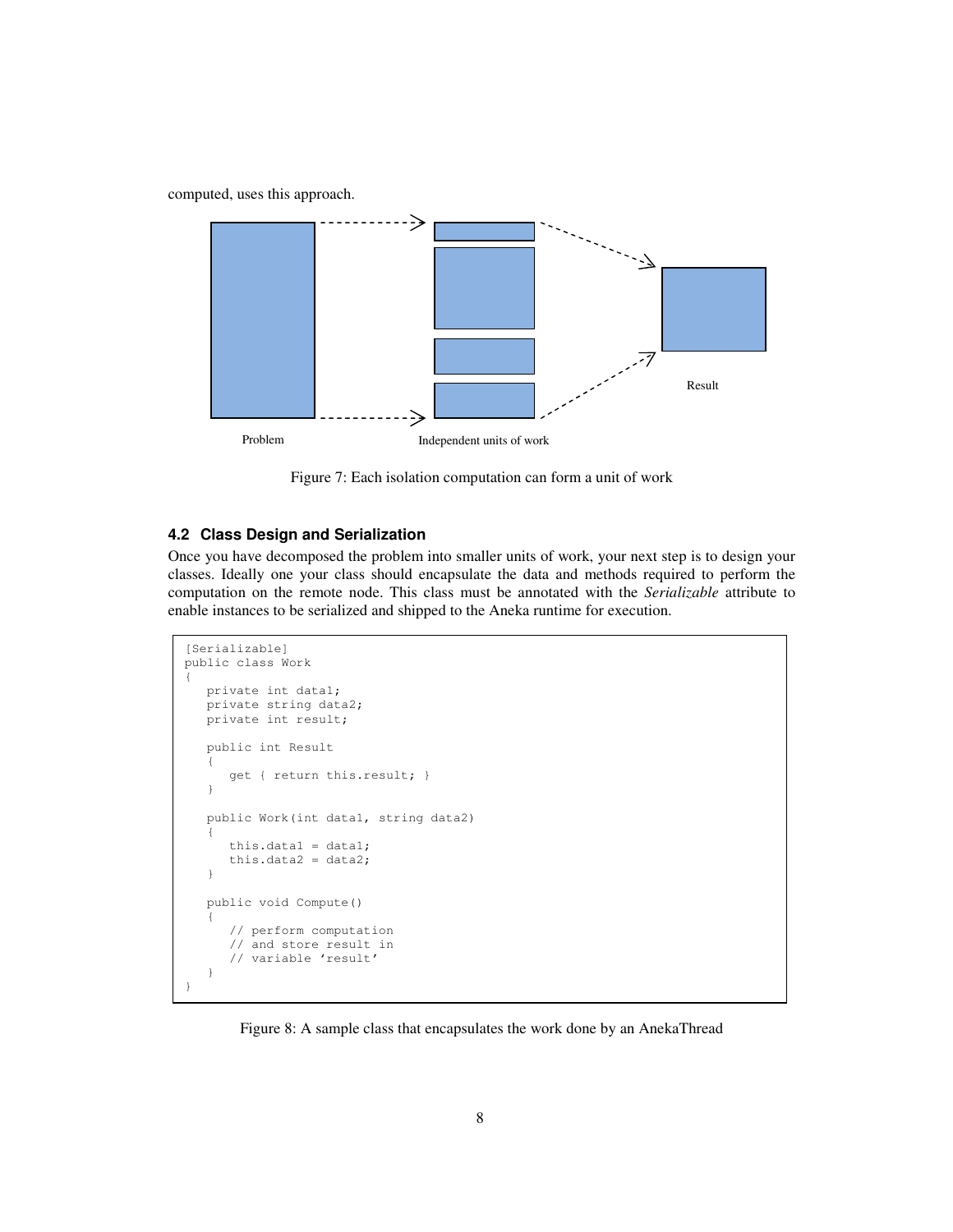The method that performs the actual computation (Compute in the above example) must be assignable to a ThreadStart delegate. This method will be invoked by the Aneka runtime on the execution node. The results of the computation can be stored in an internal variable or data structure and can be obtained from the instance after it has been serialized and shipped back to the client.

```
public AnekaThread(ThreadStart start, AnekaApplication<AnekaThread, 
                                                ThreadManager> application)
```
#### Figure 9: The constructor for AnekaThread takes a ThreadStart

delegate as one of its parameters

Figure 9 above presents the constructor for AnekaThread, which takes a ThreadStart delegate and an instance of AnekaApplication as parameters. The delegate is a pointer to an instance method that will be executed on the remote node, and the AnekaApplication instance contains the required configuration to forward AnekaThreads to the Aneka runtime environment. Figure 11 illustrates the process of creating and starting an AnekaThread.

```
AnekaApplication<AnekaThread, ThreadManager> application = new 
                AnekaApplication<AnekaThread, ThreadManager>(configuration); 
Configuration configuration = new Configuration();
configuration.SchedulerUri = schedulerUri;
```


```
Work work = new Work(10, "hello world");
AnekaThread thread = new AnekaThread(work.Compute, application);
thread.start();
```
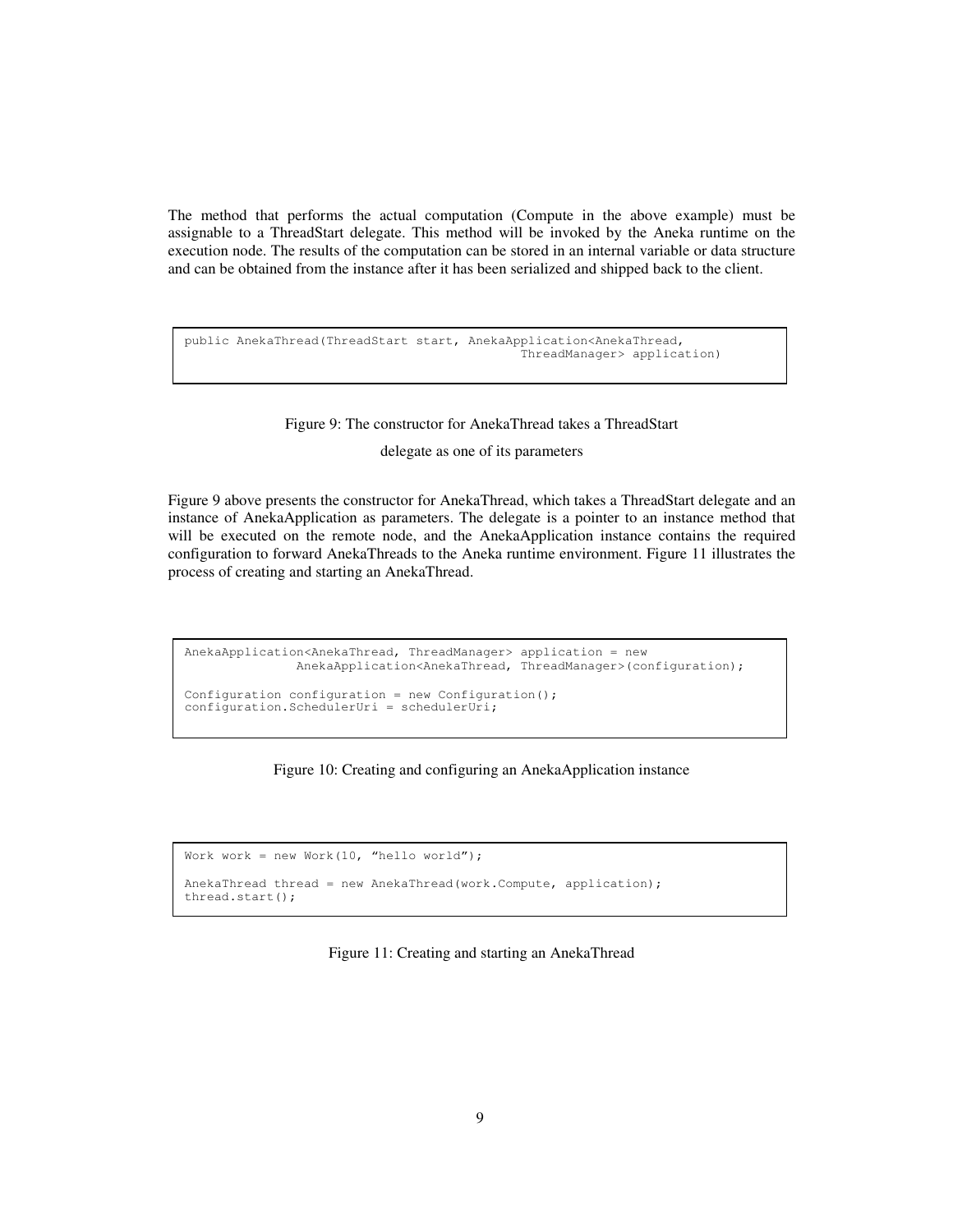# **5 A Parallel Math Program using AnekaThreads**

The following program demonstrates the use of AnekaThreads to perform a simple mathematical computation. While the result might not be of any practical use, this program serves as a useful example to introduce programming with AnekaThreads. Consider the following mathematical equation:

$$
p = \sin(x) + \cos(t) + \tan(z)
$$

As these trigonometric functions are independent operations, they can be executed in isolation. The only requirement is that after computation, the results of these operations much be combined to produce the final result, as illustrated in the figure below.



Figure 12: The flow control in an application using multiple distributed threads

The class MathExample is a single threaded client application that runs on the local machine. It spawns three AnekaThreads, each to compute the sin, cos and tan of a given angle. Each of these threads is then dispatched to remote compute nodes for concurrent execution, by invoking the *start* operation on the threads. Although MathExample can now continue execution, it needs to wait until all three threads have completed before it can combine their results. To do this, it invokes the *join* operation on each of the threads which causes MathExample to block until the threads have completed their operation on the remote node. The code listing below presents the complete solution.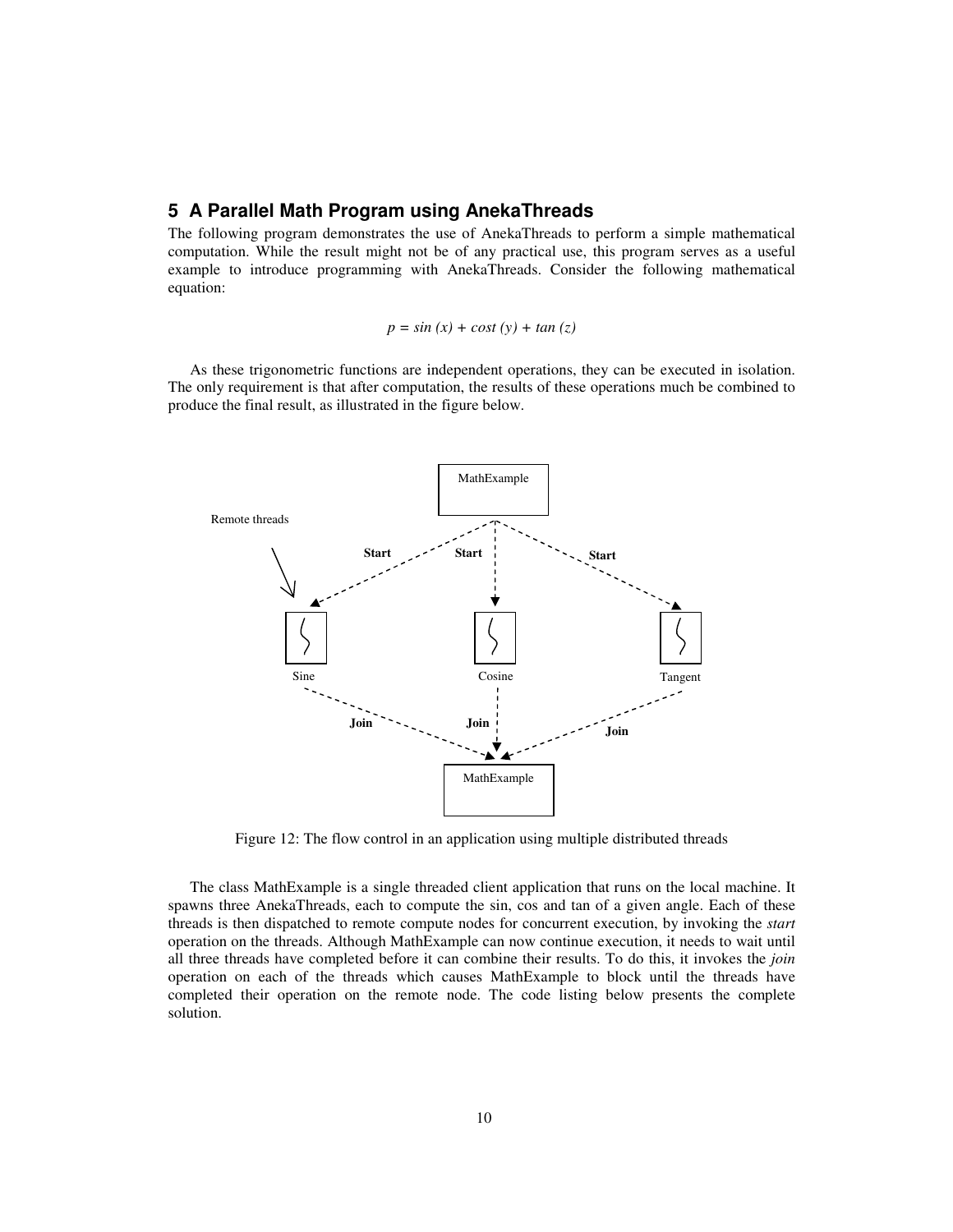### **Program 1**

```
 /// <summary> 
    /// Class Sine. Computes the sin value of an angle. 
     /// </summary> 
    [Serializable] 
    public class Sine 
    { 
         /// <summary> 
         /// The angle in degrees 
         /// </summary> 
         private double angle; 
         /// <summary> 
         /// The sin value of the angle 
         /// </summary> 
         private double result; 
         /// <summary> 
         /// Gets or sets the sin value of the angle 
         /// </summary> 
         public double Result 
         { 
             get { return result; } 
             set { result = value; } 
         } 
         /// <summary> 
         /// Creates and instance of the Sine class 
         /// </summary> 
         /// <param name="angle">The angle in degrees to convert</param> 
         public Sine(double angle) 
         { 
             this.angle = angle; 
         } 
         /// <summary> 
         /// Computes the sin value of the specified angle 
         /// </summary> 
         public void Sin() 
\{ this.result = System.Math.Sin(Util.DegreeToRadian(this.angle)); 
         } 
    } 
    /// <summary> 
    /// Class Cosine. Computes the cos value of an angle. 
   //// </summary>
    [Serializable]
```

```
 public class Cosine 
     /// <summary> 
     /// The angle in degrees 
     /// </summary> 
     private double angle;
```
{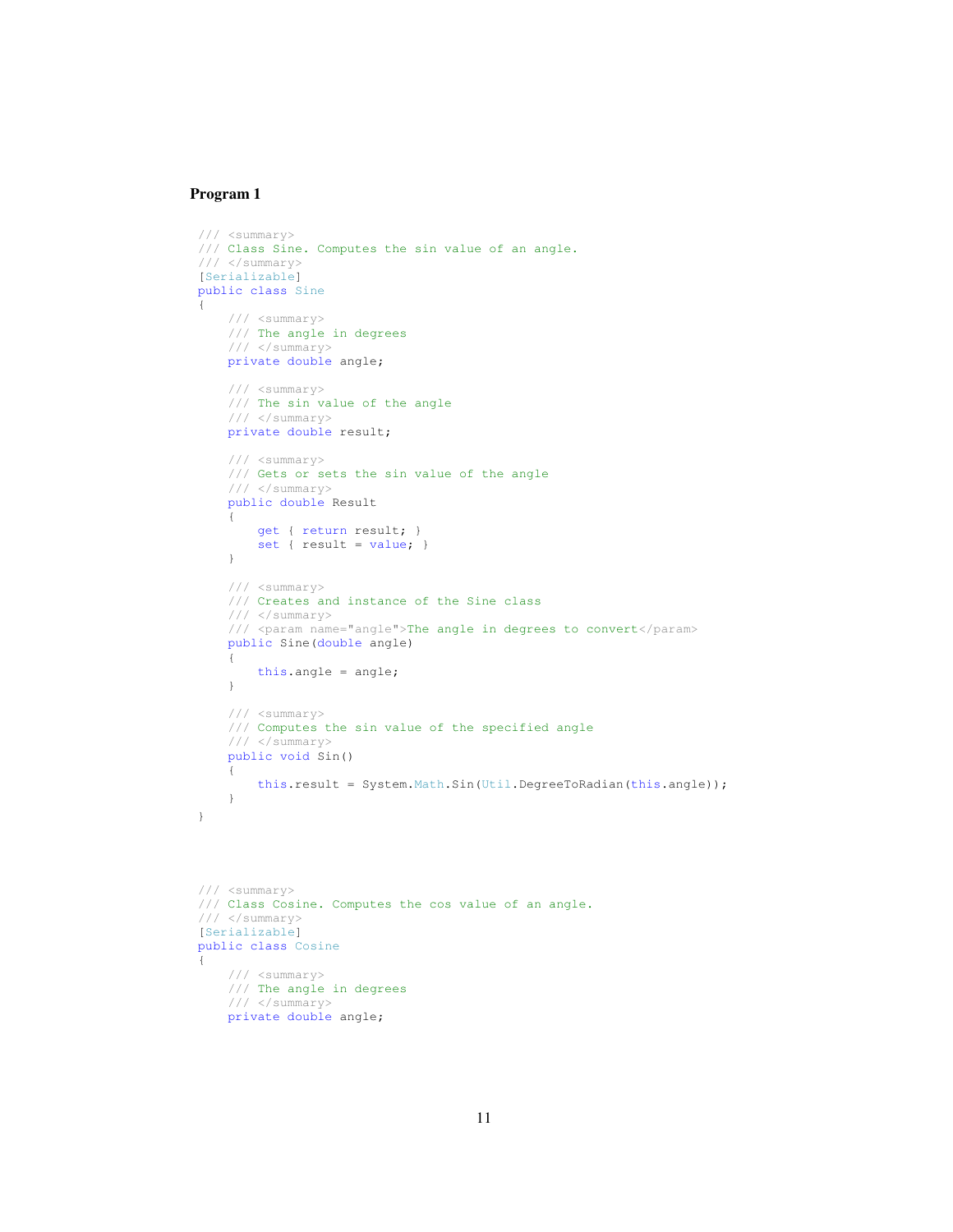```
 /// <summary> 
         /// The cos value of the angle 
         /// </summary> 
         private double result; 
         /// <summary> 
         /// Gets or sets the cos value of the angle 
        // / </summary>
         public double Result 
         { 
             get { return result; } 
            set { result = value; } } 
         /// <summary> 
         /// Creates and instance of Cosine class
         /// </summary> 
         /// <param name="angle">The angle in degrees to convert</param> 
         public Cosine(double angle) 
         { 
             this.angle = angle; 
         } 
         /// <summary> 
         /// Computes the cos value of the specified angle 
         /// </summary> 
         public void Cos() 
         { 
             this.result = System.Math.Cos(Util.DegreeToRadian(this.angle)); 
 } 
    /// <summary> 
    /// Class Tangent. Computes the tan of an angle. 
    /// </summary> 
    [Serializable] 
    public class Tangent 
    { 
         /// <summary> 
         /// The angle in degrees 
         /// </summary> 
         private double angle; 
         /// <summary> 
         /// The tan value of the angle 
        11/ </summary>
         private double result; 
         /// <summary> 
         /// Gets or sets the tan value of the angle 
         /// </summary> 
         public double Result 
         { 
             get { return result; } 
             set { result = value; } 
         }
```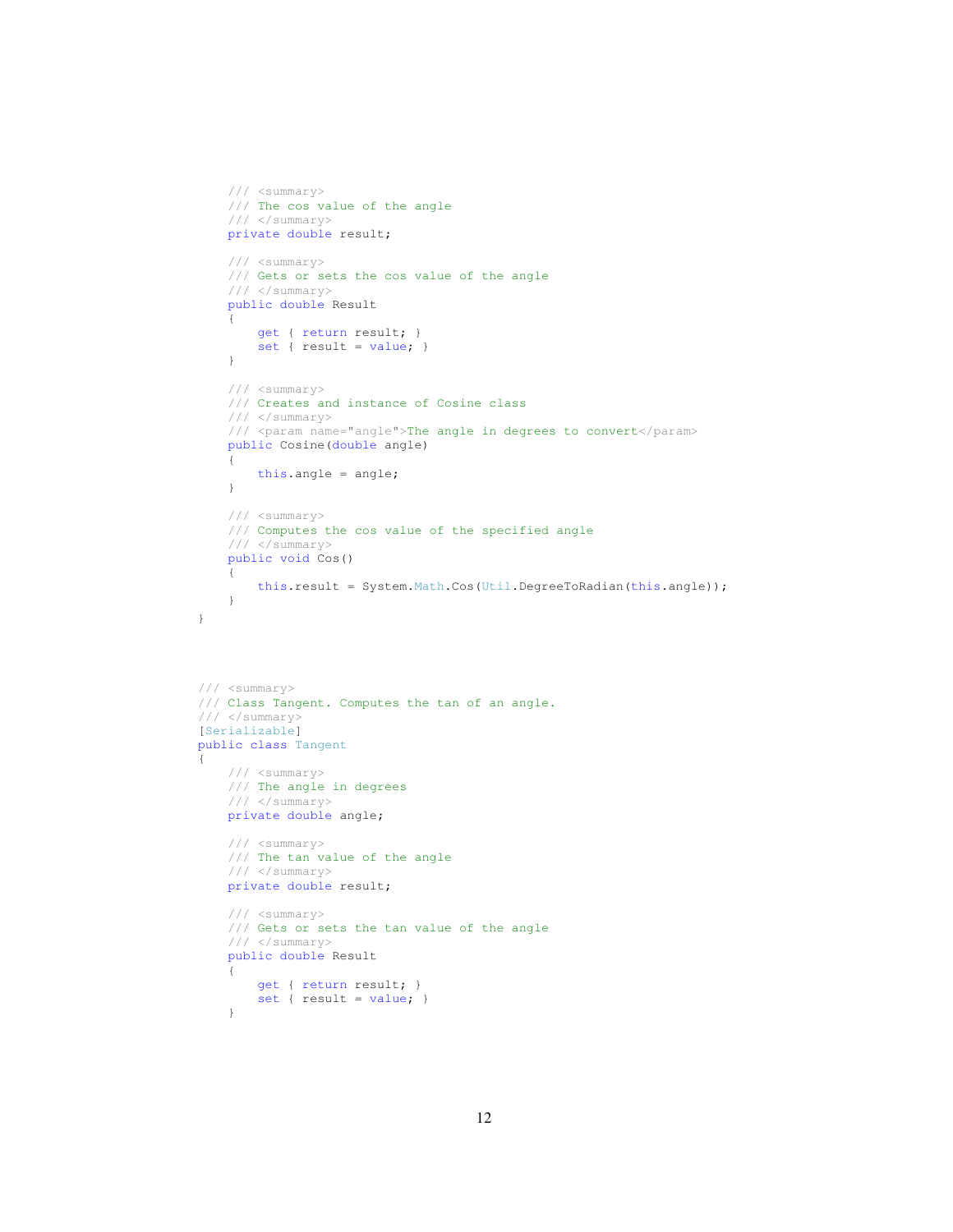```
 /// <summary> 
         /// Creates and instance of the Tangent class
         /// </summary> 
         /// <param name="angle">The angle in degrees to convert</param> 
        public Tangent(double angle) 
         { 
             this.angle = angle; 
         } 
         /// <summary> 
         /// Computes the tan value of the specified angle 
         /// </summary> 
        public void Tan() 
\{ this.result = System.Math.Tan(Util.DegreeToRadian(this.angle)); 
 } 
    } 
    /// <summary> 
    /// Class Util. A class for utility functions. 
    /// </summary> 
    public class Util 
    { 
         /// <summary> 
         /// Converts the angle in degrees to radians 
         /// </summary> 
         /// <param name="angle">The angle in degrees</param> 
        /// <returns>The angle in radians</returns>
        public static double DegreeToRadian(double angle) 
\{ return System.Math.PI * angle / 180.0; 
         } 
    } 
    /// <summary> 
    /// Class MathExample. Performs simple trigonometric calculations 
    /// on remote nodes using AnekaThreads 
    /// </summary> 
   public class MathExample
     { 
         /// <summary> 
         /// The main entry point to the application 
         /// </summary> 
         /// <param name="args">Currently requires no arguments</param> 
         static void Main(string[] args) 
\{ // configuration for using runtime environment 
            Configuration configuration = new Configuration();
             configuration.SchedulerUri = new 
                               Uri("tcp://400w-ICT0217-09:9090/Aneka");
```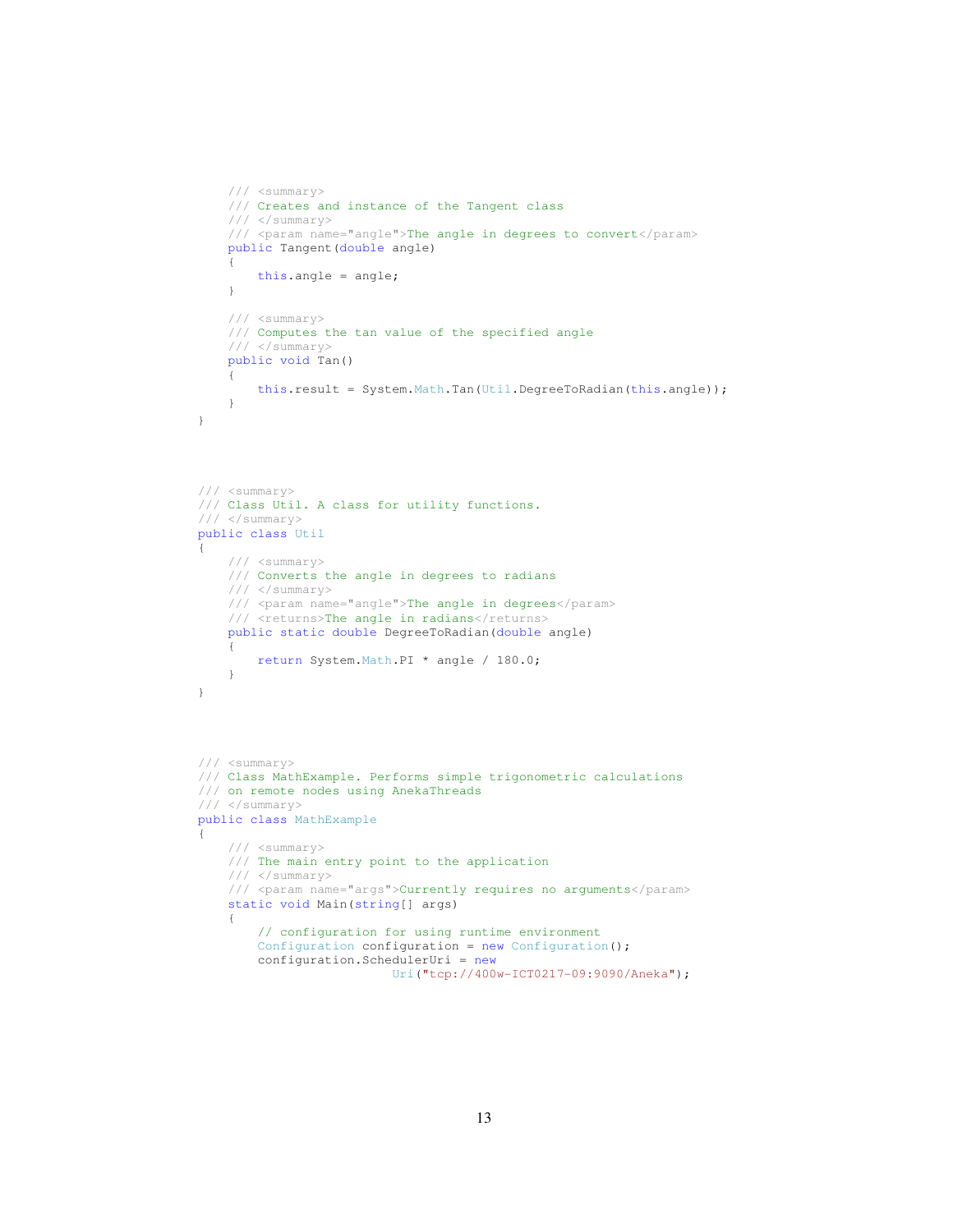```
// create AnekaApplication and remote threads 
                  AnekaApplication<AnekaThread, ThreadManager> application = new 
                        AnekaApplication<AnekaThread, ThreadManager>(configuration); 
                   Sine sine = new Sine(10);
                    AnekaThread sinThread = new AnekaThread(sine.Sin, application); 
                   Cosine cosine = new Cosine(10); AnekaThread cosThread = new AnekaThread(cosine.Cos, application); 
                   Tangent tangent = new Tangent(10);
                    AnekaThread tanThread = new AnekaThread(tangent.Tan, application); 
                    try 
\left\{ \begin{array}{ccc} 0 & 0 & 0 \\ 0 & 0 & 0 \\ 0 & 0 & 0 \\ 0 & 0 & 0 \\ 0 & 0 & 0 \\ 0 & 0 & 0 \\ 0 & 0 & 0 \\ 0 & 0 & 0 \\ 0 & 0 & 0 \\ 0 & 0 & 0 \\ 0 & 0 & 0 \\ 0 & 0 & 0 \\ 0 & 0 & 0 \\ 0 & 0 & 0 & 0 \\ 0 & 0 & 0 & 0 \\ 0 & 0 & 0 & 0 \\ 0 & 0 & 0 & 0 & 0 \\ 0 & 0 & 0 & 0 & 0 \\ 0 & 0 & 0 & 0 & 0 \\ 0 & 0 & 0 & 0 // start executing all threads 
                          sinThread.Start(); 
                          cosThread.Start(); 
                          tanThread.Start(); 
                          // wait until all threads complete 
                          sinThread.Join(); 
                          cosThread.Join(); 
                          tanThread.Join(); 
                          // retrieve value for sin, cos and tan 
                         sine = (Sine)sinThread.Target;
                         cosine = (Cosine)cosThread.Target;
                         tangent = (Tangent)tanThread.Target;
 } 
                    finally 
\left\{ \begin{array}{ccc} 0 & 0 & 0 \\ 0 & 0 & 0 \\ 0 & 0 & 0 \\ 0 & 0 & 0 \\ 0 & 0 & 0 \\ 0 & 0 & 0 \\ 0 & 0 & 0 \\ 0 & 0 & 0 \\ 0 & 0 & 0 \\ 0 & 0 & 0 \\ 0 & 0 & 0 \\ 0 & 0 & 0 \\ 0 & 0 & 0 \\ 0 & 0 & 0 & 0 \\ 0 & 0 & 0 & 0 \\ 0 & 0 & 0 & 0 \\ 0 & 0 & 0 & 0 & 0 \\ 0 & 0 & 0 & 0 & 0 \\ 0 & 0 & 0 & 0 & 0 \\ 0 & 0 & 0 & 0 // stop application 
                          application.StopExecution(); 
 } 
                    // compute sum 
                    double sum = sine.Result + cosine.Result + tangent.Result; 
                    // display result 
                    Console.WriteLine("Sum = " + sum); 
             }
```
Note that as with the standard .Net Thread class, the constructor of the AnekaThread class requires a ThreadStart delegate. That is, a pointer to a method that will be executed on the remote node. As discussed, the class to which this method belongs must be serializable. Instances of the class, containing all required data, are marshaled and shipped to the remote node for execution. The AnekaApplication instance acts as a client side gateway to the Aneka runtime environment, and forwards the AnekaThread instances for execution when their Start operation is invoked. The main thread of the MathExample waits until all remote threads are completed, by invoking the Join operation on the sinThread, cosThread and tanThread instances.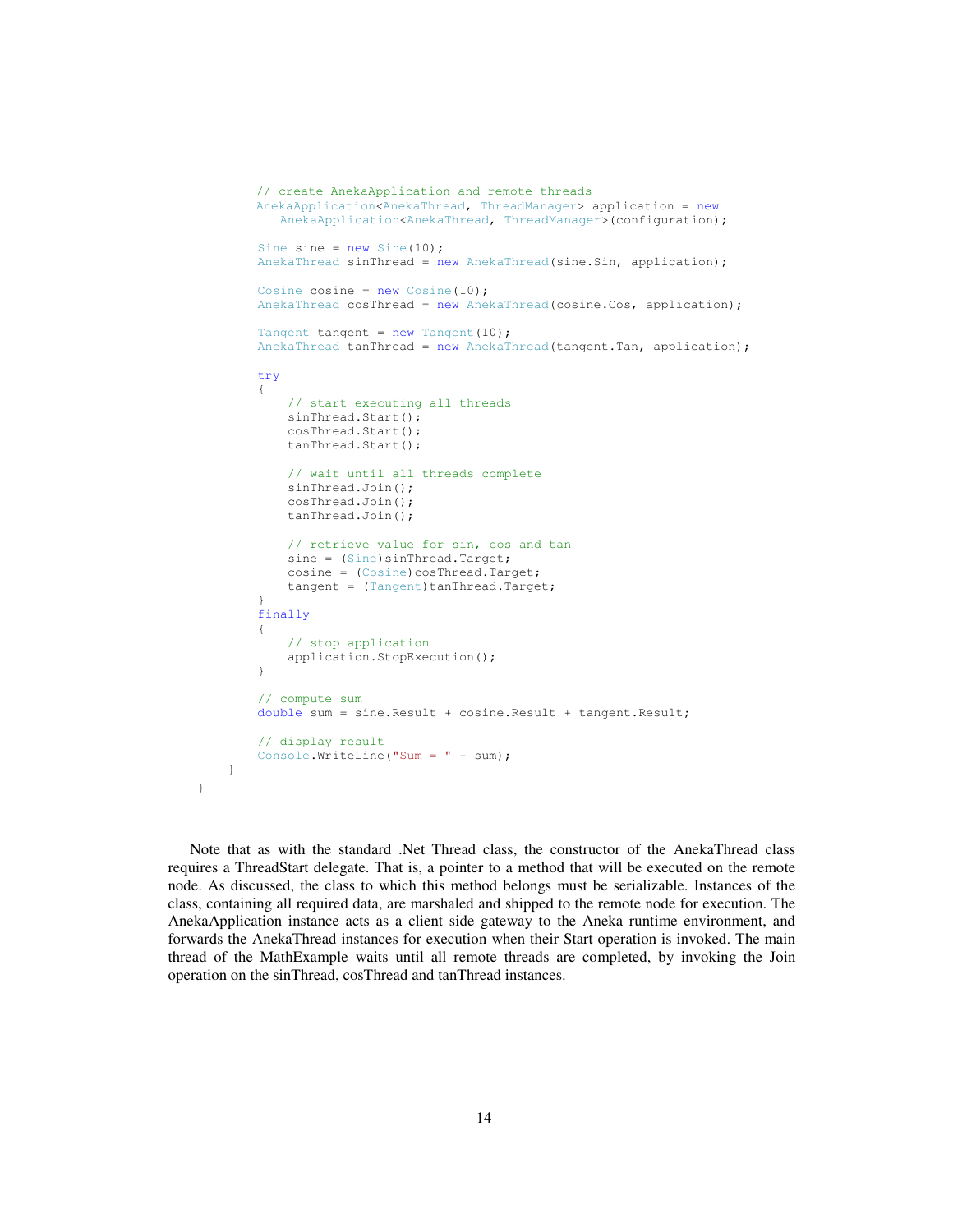#### **Output**

Sum = 1.3347829113876

Note that each of the threads is executed independently, and the ordering of execution does not matter. Repeated runs of this program will always yield the same result. Any debug statements, such as printing to console, in the methods that compute sin, cos and tan will not appear on your console as they are executed on remote nodes.

# **6 Calculating Pi (π) Using a Dartboard**

This example is a little more complex than the previous one, but produces a more useful result. It demonstrates the use of AnekaThreads for calculating the value of pi. This example is analogous to throwing darts at random points on a dartboard. Each thread independently approximates the value of pi using this approach, and the cumulative average computed from all threads is used as the overall approximation for pi. Increasing the number of AnekaThreads, improves the accuracy of pi.



Figure 13: A circle inscribed in a square bounded by the

coordinates  $(1,1)$ ,  $(1,-1)$ ,  $(-1,-1)$  and  $(-1,1)$ 

The process of calculating pi involves throwing darts at random points within the square. A dart may thus land inside the circle or outside of it, but within the square. A dart that lands inside the circle is called a *hit*. The ratio of the area of the circle,  $\pi r^2$ , to the area of the square, 4  $r^2$ , is  $\pi/4$ . The x-y coordinates of the darts are random numbers in the range [-1, 1]. The value of pi is given by the following equation:

 $\pi/4$  = (number of hits inside the circle) / (total number of throws)

 $\pi = 4$  \* (number of hits inside the circle) / (total number of throws)

Each thread computes the value of pi by throwing darts a predetermined number of times.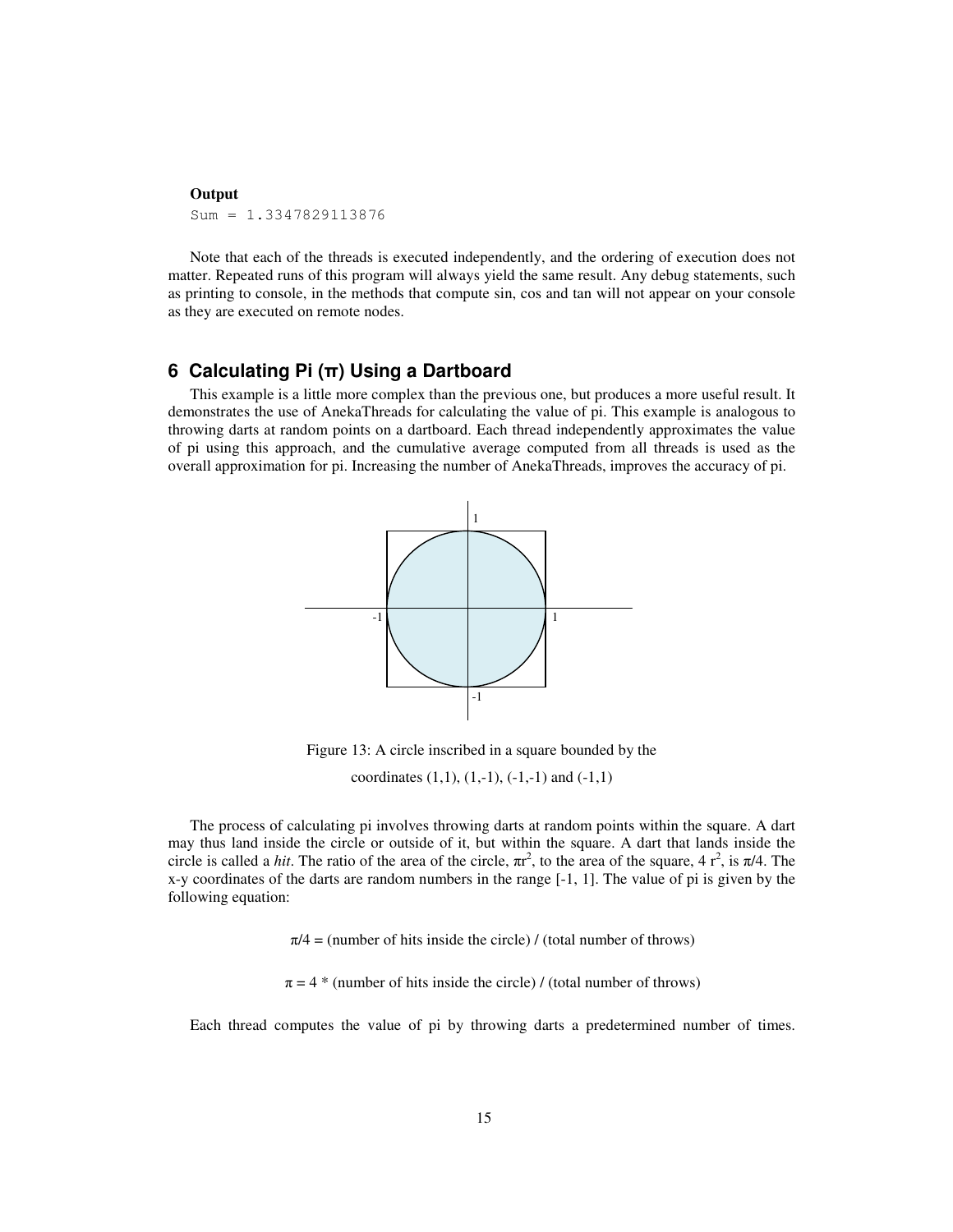Increasing the number of threads, will keep the work done by each thread the same, but will increase the overall accuracy of the cumulative average of pi. The following is the complete solution.

## **Program 2**

{

```
 /// <summary> 
     /// Class Dart. Represents a dart that is thrown for the given 
     /// number of iterations at random points on a dartboard. 
     /// </summary> 
     [Serializable] 
     public class Dart 
           /// <summary> 
           /// The number of iterations to throw 
           /// the dart at random points. 
           /// </summary> 
           private int iterations; 
           /// <summary> 
           /// The approximation for the value 
           /// of Pi. 
           /// </summary> 
           private double result; 
           /// <summary> 
           /// Gets or sets the approximation for 
           /// the value of Pi. 
           /// </summary> 
           public double Result 
\left\{ \begin{array}{ccc} 0 & 0 & 0 \\ 0 & 0 & 0 \\ 0 & 0 & 0 \\ 0 & 0 & 0 \\ 0 & 0 & 0 \\ 0 & 0 & 0 \\ 0 & 0 & 0 \\ 0 & 0 & 0 \\ 0 & 0 & 0 \\ 0 & 0 & 0 \\ 0 & 0 & 0 \\ 0 & 0 & 0 \\ 0 & 0 & 0 \\ 0 & 0 & 0 & 0 \\ 0 & 0 & 0 & 0 \\ 0 & 0 & 0 & 0 \\ 0 & 0 & 0 & 0 & 0 \\ 0 & 0 & 0 & 0 & 0 \\ 0 & 0 & 0 & 0 & 0 \\ 0 & 0 & 0 & 0 get { return result; } 
                set { result = value; } 
           } 
           /// <summary> 
           /// Creates and instance of <see cref="T:Aneka.Examples.PiCalculator.Dart"/> 
          \frac{1}{11} </summary>
           /// <param name="iterations">The number of iterations to throw 
           /// the dart at random points</param> 
           public Dart(int iterations) 
\{ this.iterations = iterations; 
           } 
           /// <summary> 
           /// Throws the dart at random points for the 
           /// specified number of iterations. 
          // / </summary>
           public void Fire() 
           { 
               int hit = 0;Random rand = new Random();
               for (int i = 0; i < this.iterations; i++)
                 { 
                    double x = rand.NextDouble() * 2 - 1;double y = rand.NextDouble() * 2 - 1;
```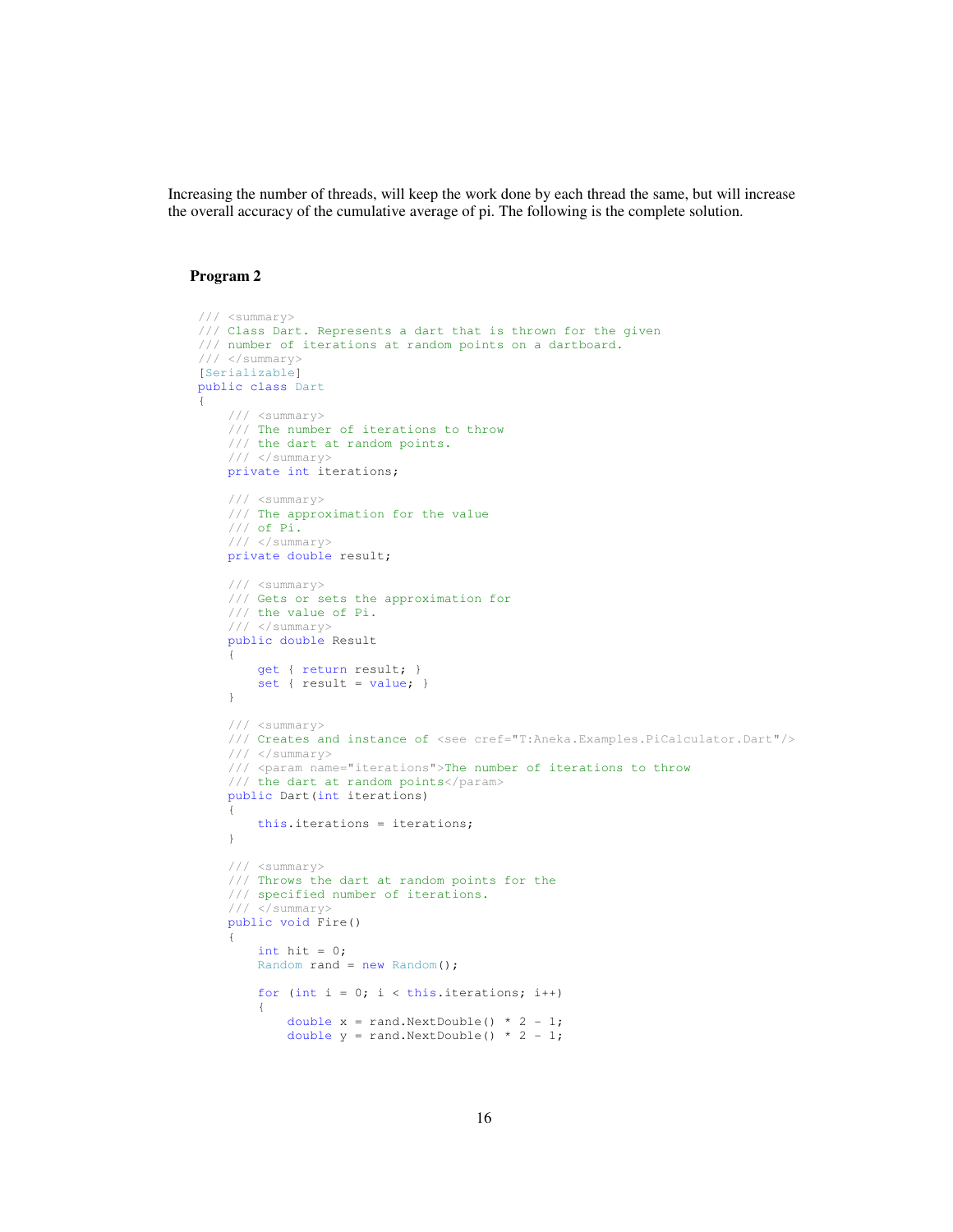```
if ((x * x) + (y * y) \le 1.0) { 
                            hit++; 
 } 
 } 
                this.result = 4.0 * ( (double) hit / (double) iterations); } 
      } 
      /// <summary> 
      /// Class Dartboard. Represents a dartboard to which a collection of darts 
      /// can be thrown. Each of the darts thrown in encapsulated in an AnekaThread 
      /// instance and executed on the remote runtime environment. 
      /// </summary> 
      public class Dartboard 
\left\{\begin{array}{ccc} \end{array}\right\} /// <summary> 
           /// The application configuration 
          11/ </summary>
           private Configuration configuration; 
           /// <summary> 
           /// Creates an instance of Dartboard. 
           /// </summary> 
           /// <param name="schedulerUri">The uri to Aneka's scheduler 
           /// </param> 
           public Dartboard(Uri schedulerUri) 
\left\{ \begin{array}{ccc} 0 & 0 & 0 \\ 0 & 0 & 0 \\ 0 & 0 & 0 \\ 0 & 0 & 0 \\ 0 & 0 & 0 \\ 0 & 0 & 0 \\ 0 & 0 & 0 \\ 0 & 0 & 0 \\ 0 & 0 & 0 \\ 0 & 0 & 0 \\ 0 & 0 & 0 \\ 0 & 0 & 0 \\ 0 & 0 & 0 \\ 0 & 0 & 0 & 0 \\ 0 & 0 & 0 & 0 \\ 0 & 0 & 0 & 0 \\ 0 & 0 & 0 & 0 & 0 \\ 0 & 0 & 0 & 0 & 0 \\ 0 & 0 & 0 & 0 & 0 \\ 0 & 0 & 0 & 0configuration = new Configuration();
                 configuration.SchedulerUri = schedulerUri; 
           } 
           /// <summary> 
           /// Creates a list of AnekeThread instances for each of the darts 
          /// specified by <paramref name="noOfDarts"/>, submits them for execution
           /// on the Aneka runtime, and composes the final result by calculating the 
           /// cumulative average value of pi. 
           /// </summary> 
           /// <param name="noOfDarts">The number of darts to throw. That is the number 
            /// of AnekaThread instances to execute on the remote runtime 
           /// environment</param> 
           /// <param name="iterations">The number of iterations for each of the 
           /// darts</param> 
          /// <returns>The cumulative average of pi</returns>
           public double ThrowDarts(int noOfDarts, int iterations) 
\left\{ \begin{array}{ccc} 0 & 0 & 0 \\ 0 & 0 & 0 \\ 0 & 0 & 0 \\ 0 & 0 & 0 \\ 0 & 0 & 0 \\ 0 & 0 & 0 \\ 0 & 0 & 0 \\ 0 & 0 & 0 \\ 0 & 0 & 0 \\ 0 & 0 & 0 \\ 0 & 0 & 0 \\ 0 & 0 & 0 \\ 0 & 0 & 0 \\ 0 & 0 & 0 & 0 \\ 0 & 0 & 0 & 0 \\ 0 & 0 & 0 & 0 \\ 0 & 0 & 0 & 0 & 0 \\ 0 & 0 & 0 & 0 & 0 \\ 0 & 0 & 0 & 0 & 0 \\ 0 & 0 & 0 & 0 // Create application and computation threads 
                 AnekaApplication<AnekaThread, ThreadManager> application = new 
                                 AnekaApplication<AnekaThread, ThreadManager>(configuration); 
                 IList<AnekaThread> threads = this.CreateComputeThreads(application, 
                                                                                     noOfDarts, iterations); 
                 // execute threads on Aneka 
                 this.ExecuteThreads(threads); 
                 // calcualate cumulative average of pi 
                 double pi = this.ComposeResult(threads);
```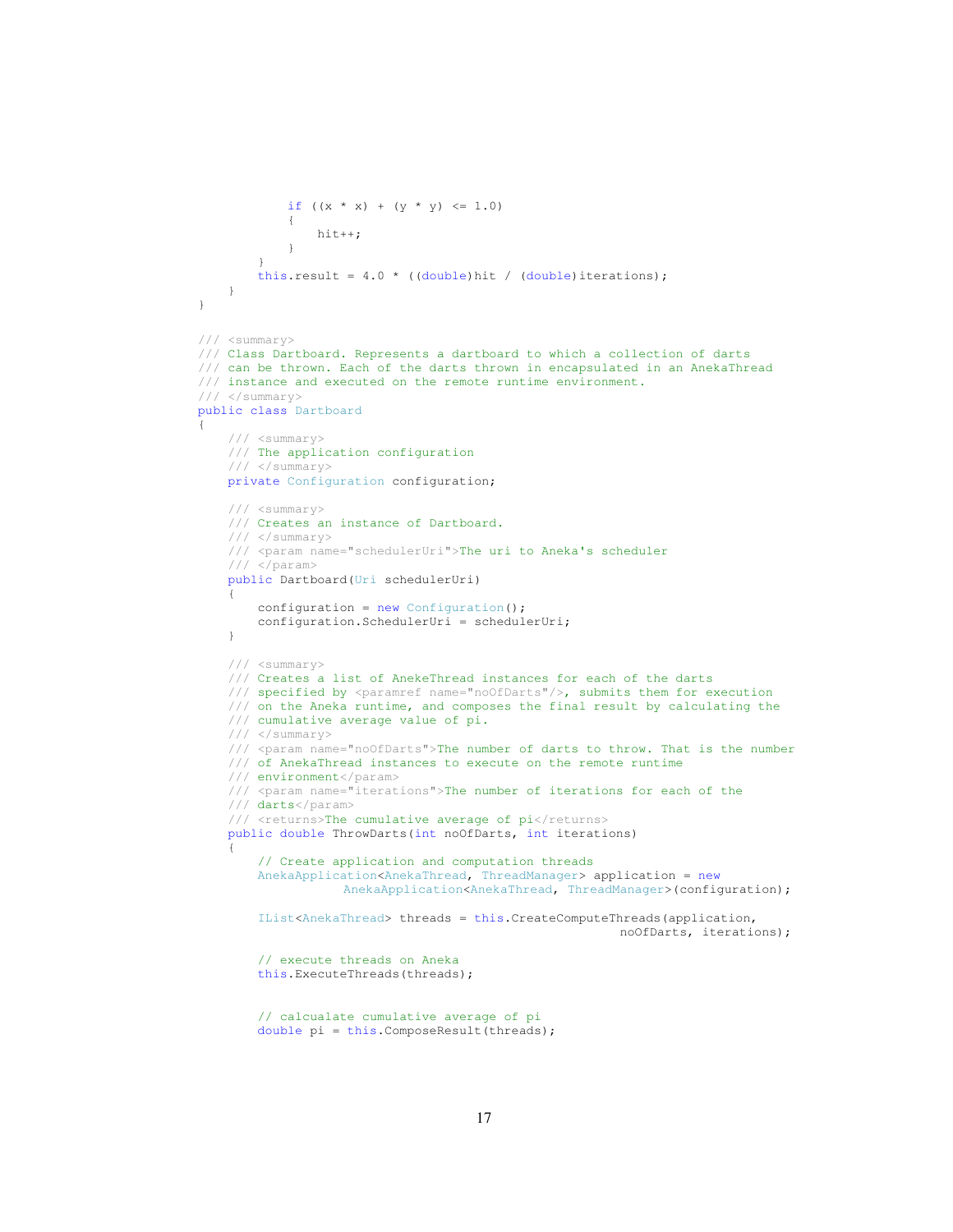```
 // stop application 
               application.StopExecution(); 
               return pi; 
          } 
          /// <summary> 
          /// Creates AnekeThread instances for each of the specified number of 
          /// darts. These threads are initalized to execute the Dart.Fire() method on 
          /// the remote node. 
          /// </summary> 
          /// <param name="application">The AnekaApplication instance 
          /// containing the application configuration</param> 
         /// <param name="noOfDarts">The number of darts to throw. That is, the
          /// number of instances of AnekaThread to create</param> 
          /// <param name="iterations">The number of iterations for each of the darts 
        /// thrown</param> 
         /// <returns>A list of AnekaThread instances</returns>
          private IList<AnekaThread> CreateComputeThreads( 
                          AnekaApplication<AnekaThread, ThreadManager> application, 
                            int noOfDarts, int iterations) 
          { 
               IList<AnekaThread> threads = new List<AnekaThread>(); 
              for (int x = 0; x < noOfDarts; x++)
               { 
                   Dart dart = new Dart(iterations);
                    AnekaThread thread = new AnekaThread(dart.Fire, application); 
                    threads.Add(thread); 
 } 
              return threads; 
          } 
          /// <summary> 
          /// Executes the list of AnekaThread instances 
          /// on the Aneka runtime environment. 
          /// </summary> 
          /// <param name="threads">The list of AnekaThread
          /// instances to execute</param> 
          private void ExecuteThreads(IList<AnekaThread> threads) 
\{ foreach (AnekaThread thread in threads) 
\left\{ \begin{array}{ccc} 0 & 0 & 0 \\ 0 & 0 & 0 \\ 0 & 0 & 0 \\ 0 & 0 & 0 \\ 0 & 0 & 0 \\ 0 & 0 & 0 \\ 0 & 0 & 0 \\ 0 & 0 & 0 \\ 0 & 0 & 0 \\ 0 & 0 & 0 \\ 0 & 0 & 0 \\ 0 & 0 & 0 \\ 0 & 0 & 0 \\ 0 & 0 & 0 & 0 \\ 0 & 0 & 0 & 0 \\ 0 & 0 & 0 & 0 \\ 0 & 0 & 0 & 0 & 0 \\ 0 & 0 & 0 & 0 & 0 \\ 0 & 0 & 0 & 0 & 0 \\ 0 & 0 & 0 & 0 thread.Start(); 
               } 
          } 
          /// <summary> 
          /// Composes the resulting value of pi by calculating the cumulative average 
          /// computed by each of the AnekaThread instances. 
          /// This method pauses until all threads have completed execution. 
          /// </summary> 
          /// <param name="threads">The list of instances that were submitted for 
          /// execution</param> 
         /// <returns>The average value of pi</returns>
          private double ComposeResult(IList<AnekaThread> threads) 
\{ // wait till all threads complete.. 
               foreach (AnekaThread thread in threads)
```

```
18
```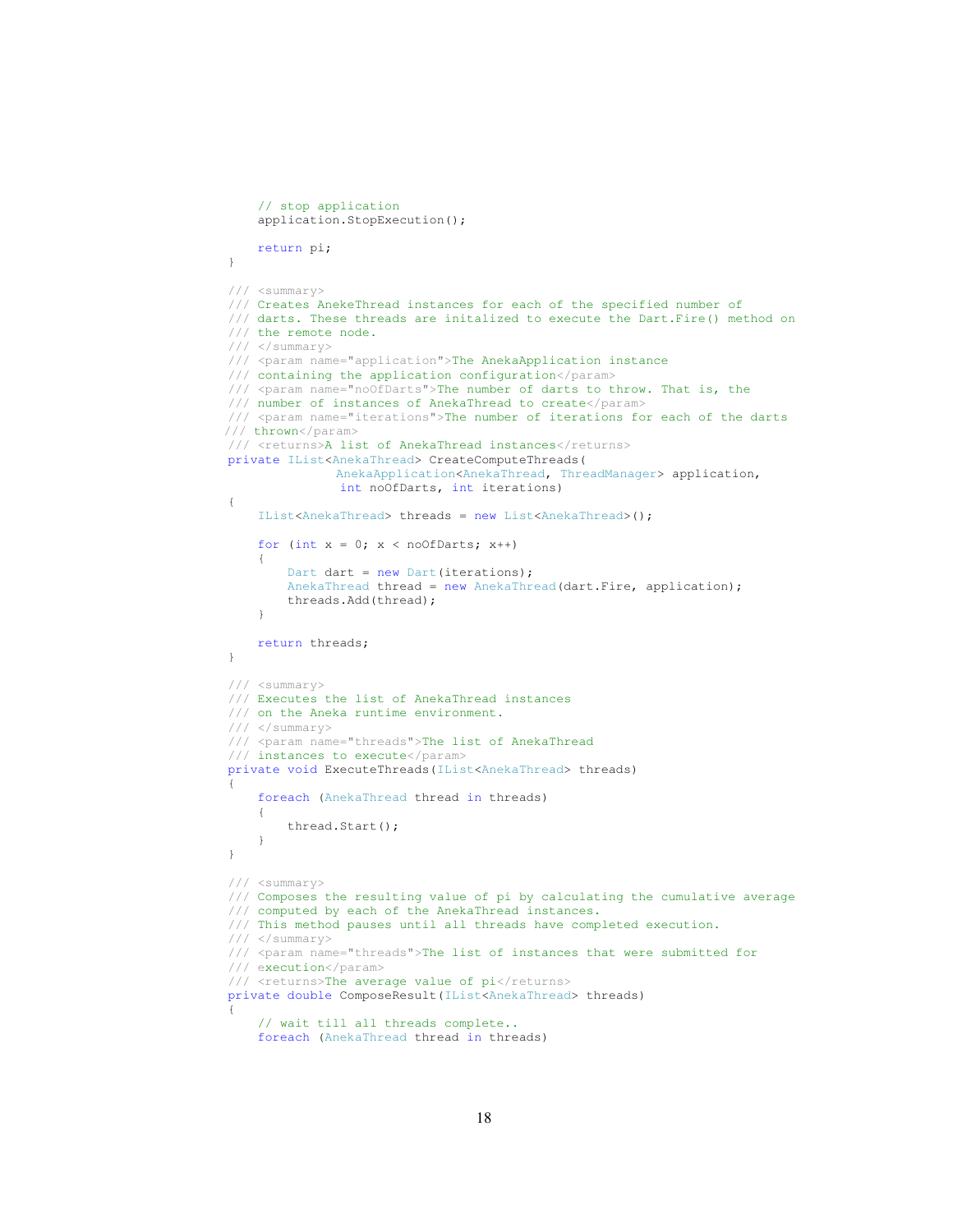```
\left\{ \begin{array}{ccc} 0 & 0 & 0 \\ 0 & 0 & 0 \\ 0 & 0 & 0 \\ 0 & 0 & 0 \\ 0 & 0 & 0 \\ 0 & 0 & 0 \\ 0 & 0 & 0 \\ 0 & 0 & 0 \\ 0 & 0 & 0 \\ 0 & 0 & 0 \\ 0 & 0 & 0 \\ 0 & 0 & 0 \\ 0 & 0 & 0 \\ 0 & 0 & 0 & 0 \\ 0 & 0 & 0 & 0 \\ 0 & 0 & 0 & 0 \\ 0 & 0 & 0 & 0 & 0 \\ 0 & 0 & 0 & 0 & 0 \\ 0 & 0 & 0 & 0 & 0 \\ 0 & 0 & 0 & 0 thread.Join(); 
 } 
                       double total = 0;
                         foreach (AnekaThread thread in threads) 
\left\{ \begin{array}{ccc} 0 & 0 & 0 \\ 0 & 0 & 0 \\ 0 & 0 & 0 \\ 0 & 0 & 0 \\ 0 & 0 & 0 \\ 0 & 0 & 0 \\ 0 & 0 & 0 \\ 0 & 0 & 0 \\ 0 & 0 & 0 \\ 0 & 0 & 0 \\ 0 & 0 & 0 \\ 0 & 0 & 0 \\ 0 & 0 & 0 \\ 0 & 0 & 0 & 0 \\ 0 & 0 & 0 & 0 \\ 0 & 0 & 0 & 0 \\ 0 & 0 & 0 & 0 & 0 \\ 0 & 0 & 0 & 0 & 0 \\ 0 & 0 & 0 & 0 & 0 \\ 0 & 0 & 0 & 0Dart dart = (Dart)thread.Target;
                                 total += dart.Result; 
 } 
                        return total / threads.Count; 
                 } 
                 /// <summary> 
                 /// The main entry point to the application. 
                 /// </summary> 
                 /// <param name="args">Currently requires no command 
                /// line arguments.</param>
                static void Main(string[] args) 
\{ Uri uri = new Uri("tcp://400w-ICT0217-09:9090/Aneka"); 
                       Dartboard dboard = new Dartboard(uri);
                        double pi = dboard.ThrowDarts(25, 3000); 
                        Console.WriteLine("Value of pi = " + pi); 
                        Console.ReadKey(); 
                }
```
The class Dartboard controls the execution of AnekaThread instances on remote nodes. The method ThrowDarts takes the number of darts and the repetitions per dart as parameters. An AnekaThread is created for each dart and executed on a remote node for the given number of repetitions. Note how a List is used to maintain the collection of AnekaThreads in the program. The method ExecuteThreads iterates through this list to start all threads, and the method ComposeResult iterates through the list to join all threads with the main application thread before calculating the cumulative average for pi.

### **Output**

```
Run 1: 
Value of pi = 3.13797333333333
Run 2: 
Value of pi = 3.15202666666667 
Run 3: 
Value of pi = 3.13845333333333
```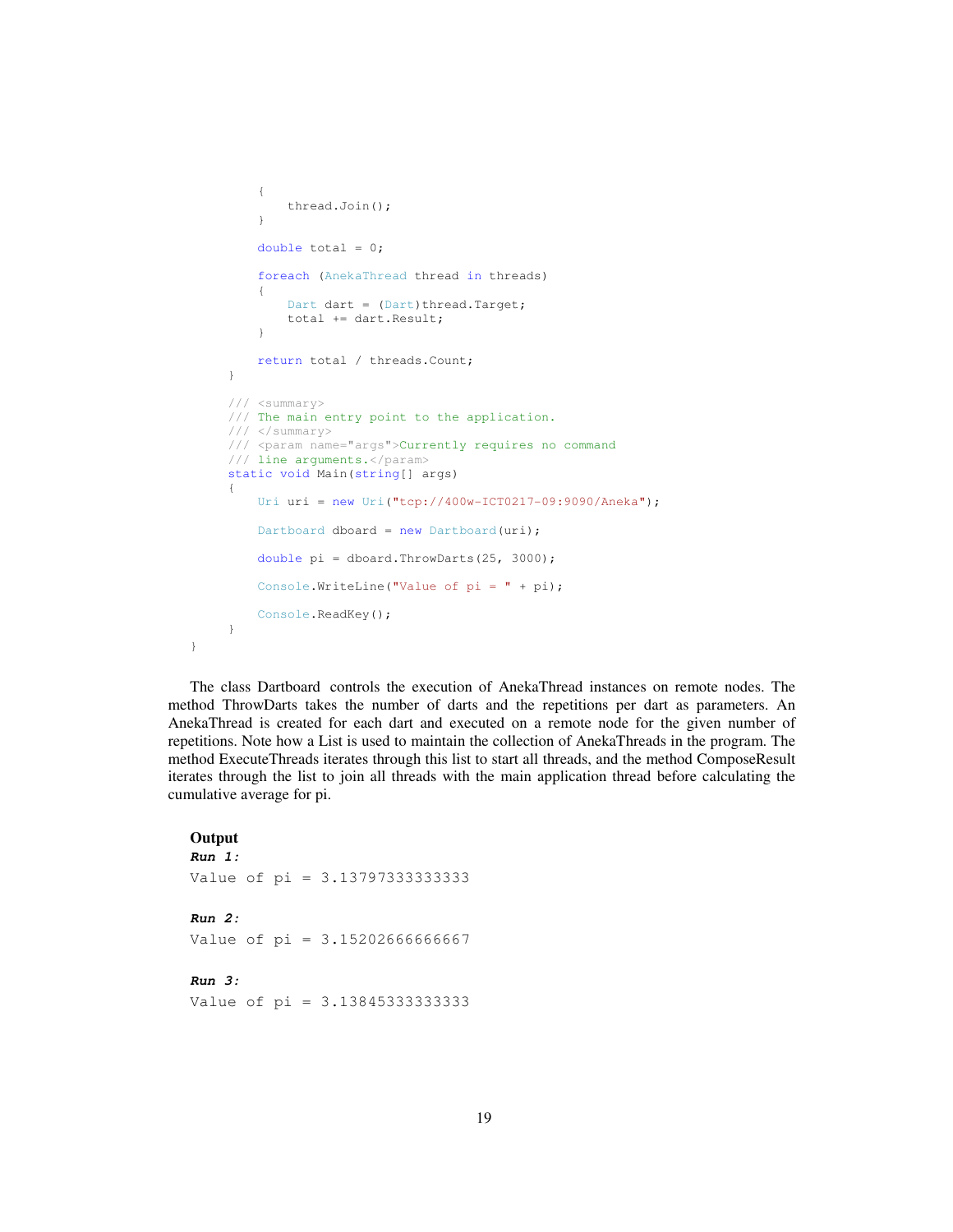Note that multiple runs of the program results in slightly different but nevertheless fairly accurate values for pi. You may increase this accuracy by either using more AnekaThreads, or increasing the work done by each AnekaThread.

# **7 Matrix Multiplication**

A classic problem for parallel computing, matrix multiplication has many practical applications in numerous fields. The following example demonstrates matrix multiplication using AnekaThreads. While there are many strategies for decomposing the work across different threads, the method described below uses a two-dimensional decomposition:



Figure 14: Multiplying two square matrices.

Each element of the resulting matrix, C, is computed by multiplying the corresponding row and column vectors of matrix A and matrix B. Each of these computations is carried out by a separate instance of AnekaThread on a remote node. Multiplying two square matrices of dimension *n* will thus result in  $n \times n$  AnekaThreads. The code listing below presents the solution.

### **Program 3**

```
 /// <summary> 
       /// Class Matrix. Represents a square matrix where 
       /// each element occupies a slot in a two-dimensional array. 
       /// </summary> 
       [Serializable] 
       public class Matrix 
       { 
               /// <summary> 
              /// Array of elements in the matrix. 
              /// </summary> 
              private double[,] data; 
              /// <summary> 
              /// Gets or sets the 2D array containting 
              /// the elements in the matrix. 
              /// </summary> 
              public double[,] Data 
\left\{ \begin{array}{ccc} 0 & 0 & 0 \\ 0 & 0 & 0 \\ 0 & 0 & 0 \\ 0 & 0 & 0 \\ 0 & 0 & 0 \\ 0 & 0 & 0 \\ 0 & 0 & 0 \\ 0 & 0 & 0 \\ 0 & 0 & 0 \\ 0 & 0 & 0 \\ 0 & 0 & 0 \\ 0 & 0 & 0 \\ 0 & 0 & 0 \\ 0 & 0 & 0 & 0 \\ 0 & 0 & 0 & 0 \\ 0 & 0 & 0 & 0 \\ 0 & 0 & 0 & 0 & 0 \\ 0 & 0 & 0 & 0 & 0 \\ 0 & 0 & 0 & 0 & 0 \\ 0 & 0 & 0 & 0 get { return this.data; } 
              set { this.data = value; }
 }
```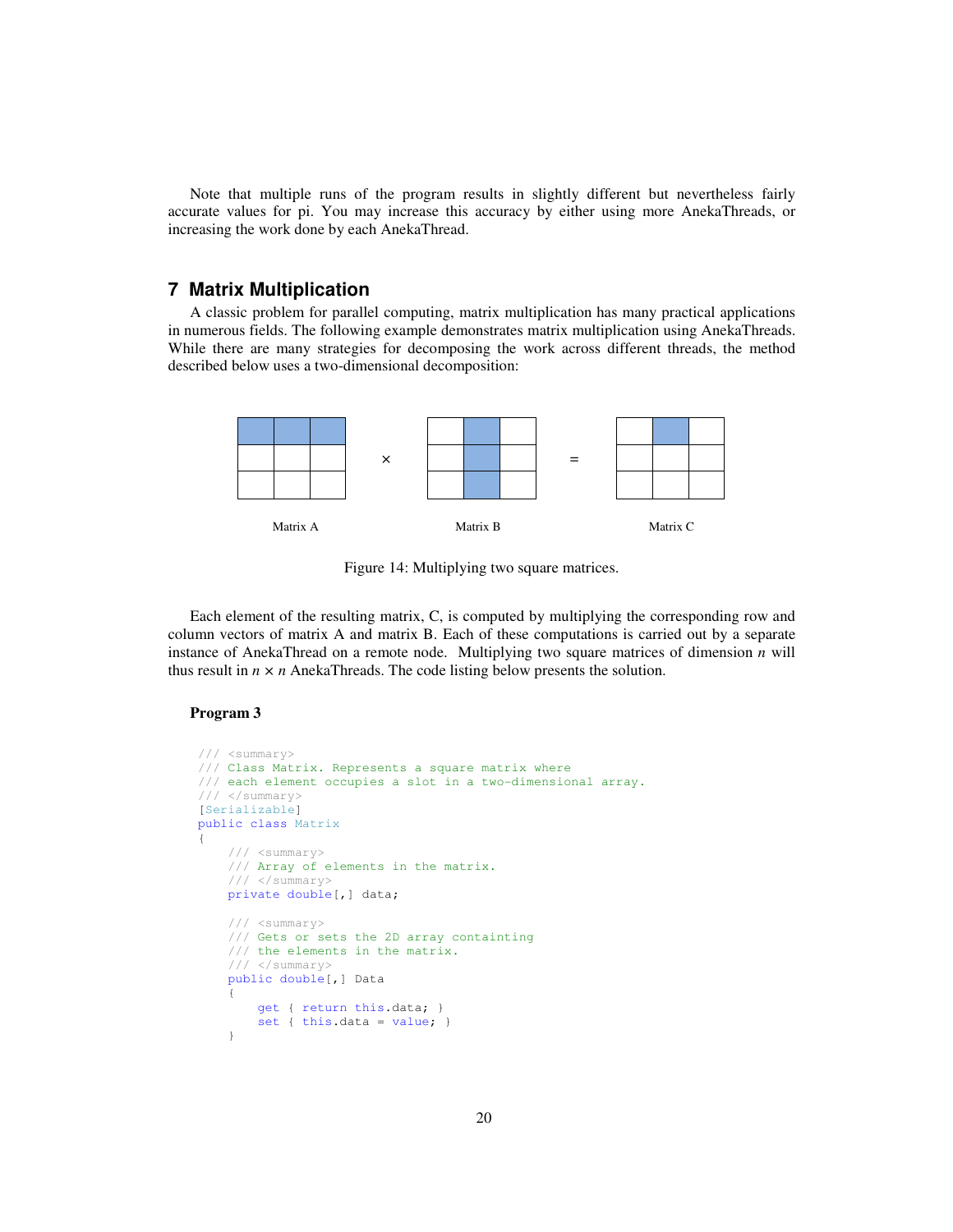```
 /// <summary> 
        /// The size of the square matrix. 
        /// </summary> 
        private int size; 
        /// <summary> 
        /// Gets or sets the size of the 
        /// square matrix. 
        /// </summary> 
        public int Size 
        { 
            get { return this.size; } 
           set { this.size = value; }
        } 
        /// <summary> 
        /// Creates a new square matrix of dimension 
        /// <paramref name="size"/> 
        /// </summary> 
        /// <param name="size"> 
        /// The dimension of square matrix. 
       // / </param>
        public Matrix(int size) 
        { 
            data = new double[size, size]; 
            this.size = size; 
        } 
        /// <summary> 
        /// Initializes the matrix with 
        /// random doubles between 0 to 10. 
        /// </summary> 
        public void InitRandom() 
\{ Random rand = new Random(); 
           for (int x = 0; x < size; x++)
            { 
               for (int y = 0; y < size; y++)
 { 
                   data[x, y] = rand.NextDouble() * 10;
 } 
            } 
        } 
 /// <summary> 
 /// Prints the elements in the matrix 
        /// to the console. 
        /// </summary> 
        public void Print() 
        { 
           for (int x = 0; x < size; x++)
            { 
               for (int y = 0; y < size; y++)
 { 
                    Console.Write(data[x, y].ToString("0.00")); 
                   if (y < size - 1) { 
                       Console.Write(", ");
```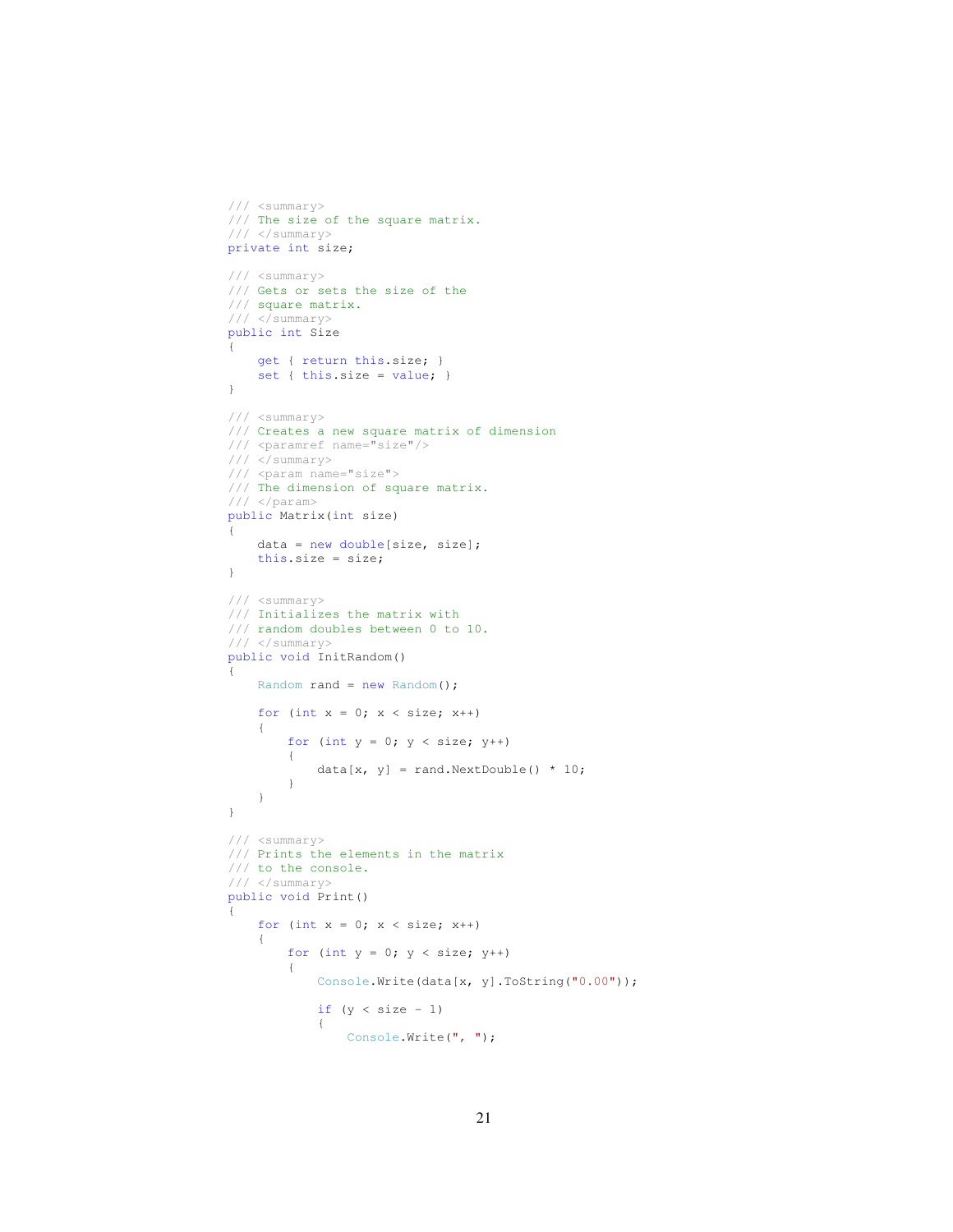```
 } 
 } 
                 Console.WriteLine(); 
            } 
      \qquad \}}
    /// <summary> 
    /// Class RowColumnMultiplier. Multiplies a row matrix with a 
    /// column matrix to produce a matrix with one element. 
   // / </summary>
    [Serializable] 
    public class RowColumnMultiplier 
     { 
         /// <summary> 
         /// A row matrix to multiply 
         /// </summary> 
         private double[] row; 
         /// <summary> 
         /// A column matrix to multiply 
         /// </summary> 
         private double[] column; 
         /// <summary> 
         /// The result of row-column multiplication 
         /// </summary> 
         private double result; 
         /// <summary> 
         /// Gets the result of the row-column 
         /// multiplication 
         /// </summary> 
         public double Result 
         { 
             get { return this.result; } 
         } 
         /// <summary> 
         /// Creates a new RowColumnMultiplier 
         /// </summary> 
         /// <param name="row">The row to multiply</param> 
         /// <param name="column">The column to multiply</param> 
         public RowColumnMultiplier(double[] row, double[] column) 
         { 
             this.row = row; 
             this.column = column; 
         } 
         /// <summary> 
         /// Multiplies the row and column matrices 
         /// </summary> 
         public void DoMultiply() 
         { 
             // row and column are of the same dimension 
            for (int x = 0; x < row.length; x++)
             { 
                this.result += row[x] * column[x]; } 
         }
```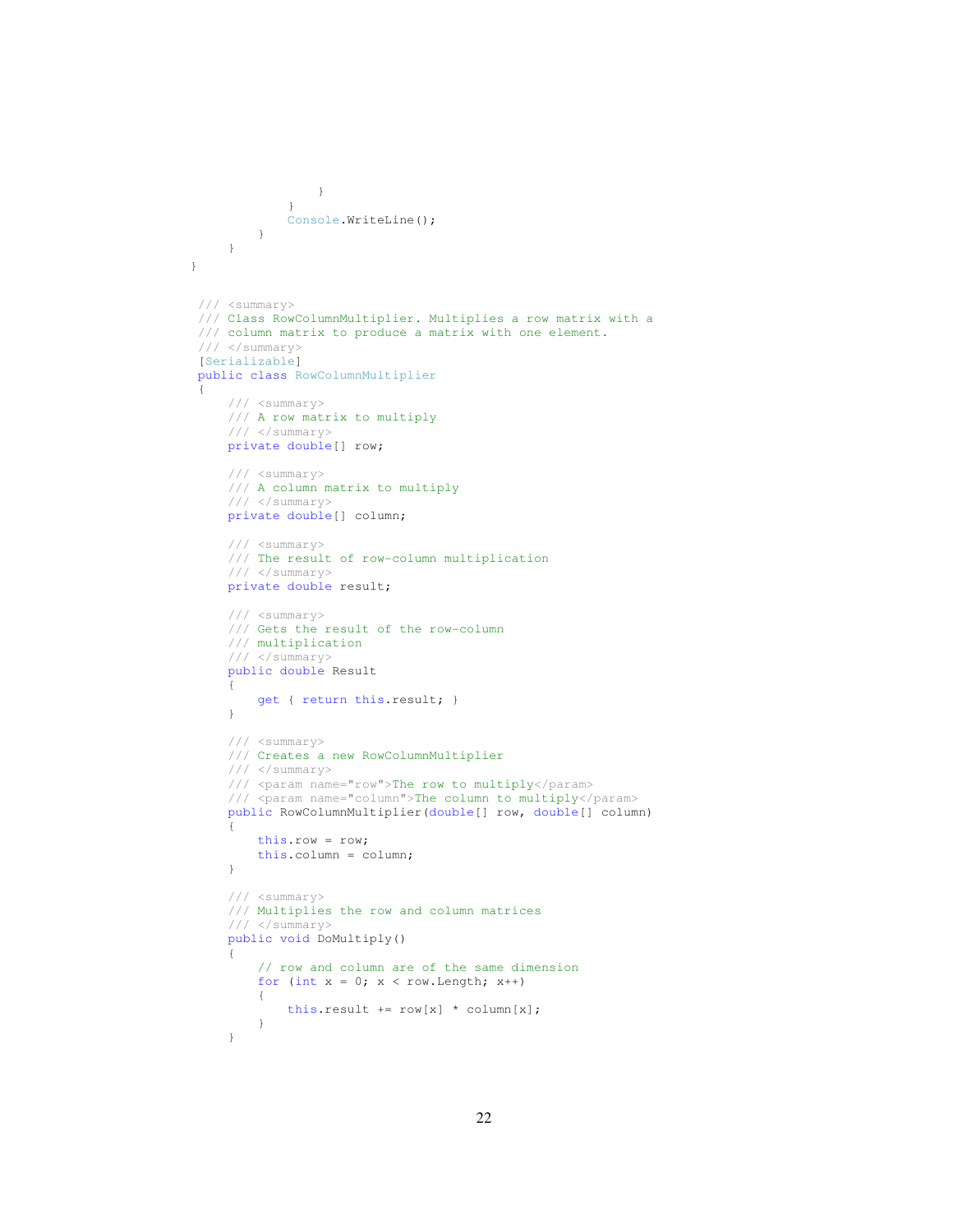```
 /// <summary> 
    /// Class MatrixMultiplier. Multiplies two square matrices, where each element 
    /// in the resulting matrix, C, is computed by multiplying the corressponding 
    /// row and column 
    /// </summary> 
    public class MatrixMultiplier 
     { 
         /// <summary> 
         /// The application configuration 
         /// </summary> 
        private Configuration configuration; 
         /// <summary> 
         /// Creates an instance of MatrixMultiplier 
         /// </summary> 
         /// <param name="schedulerUri">The uri to the Aneka scheduler</param> 
        public MatrixMultiplier(Uri schedulerUri) 
\{configuration = new Configuration();
             configuration.SchedulerUri = schedulerUri; 
 } 
         /// <summary> 
         /// Multiplies two matrices A and B and returns the resulting matrix C. This 
         /// method creates a list of AnekaThread instances to compute each of the 
         /// elements in Matrix C. These threads are submitted to the Aneka runtime 
         /// for execution and the results of each of these executions are used to 
       /// compose the resulting matrix C. 
         /// </summary> 
         /// <param name="matrixA">Matrix A</param> 
         /// <param name="matrixB">Matrix B</param> 
        /// <returns>The result, Matric C</returns>
        public Matrix Multiply(Matrix matrixA, Matrix matrixB) 
\{ // Create application and computation threads 
             AnekaApplication<AnekaThread, ThreadManager> application = new 
                         AnekaApplication<AnekaThread, ThreadManager>(configuration); 
             IList<AnekaThread> threads = this.CreateComputeThreads(application, 
                                                                    matrixA, matrixB); 
             // execute threads on Aneka 
             this.ExecuteThreads(threads); 
             // gather results 
            Matrix matrixC = this.ComposeResult(threads, matrixA.Size);
             // stop application 
             application.StopExecution(); 
             return matrixC; 
         } 
         /// <summary> 
         /// Creates AnekaThread instances to compute each of the 
         /// elements in the resulting matrix C. These threads are initalized to
```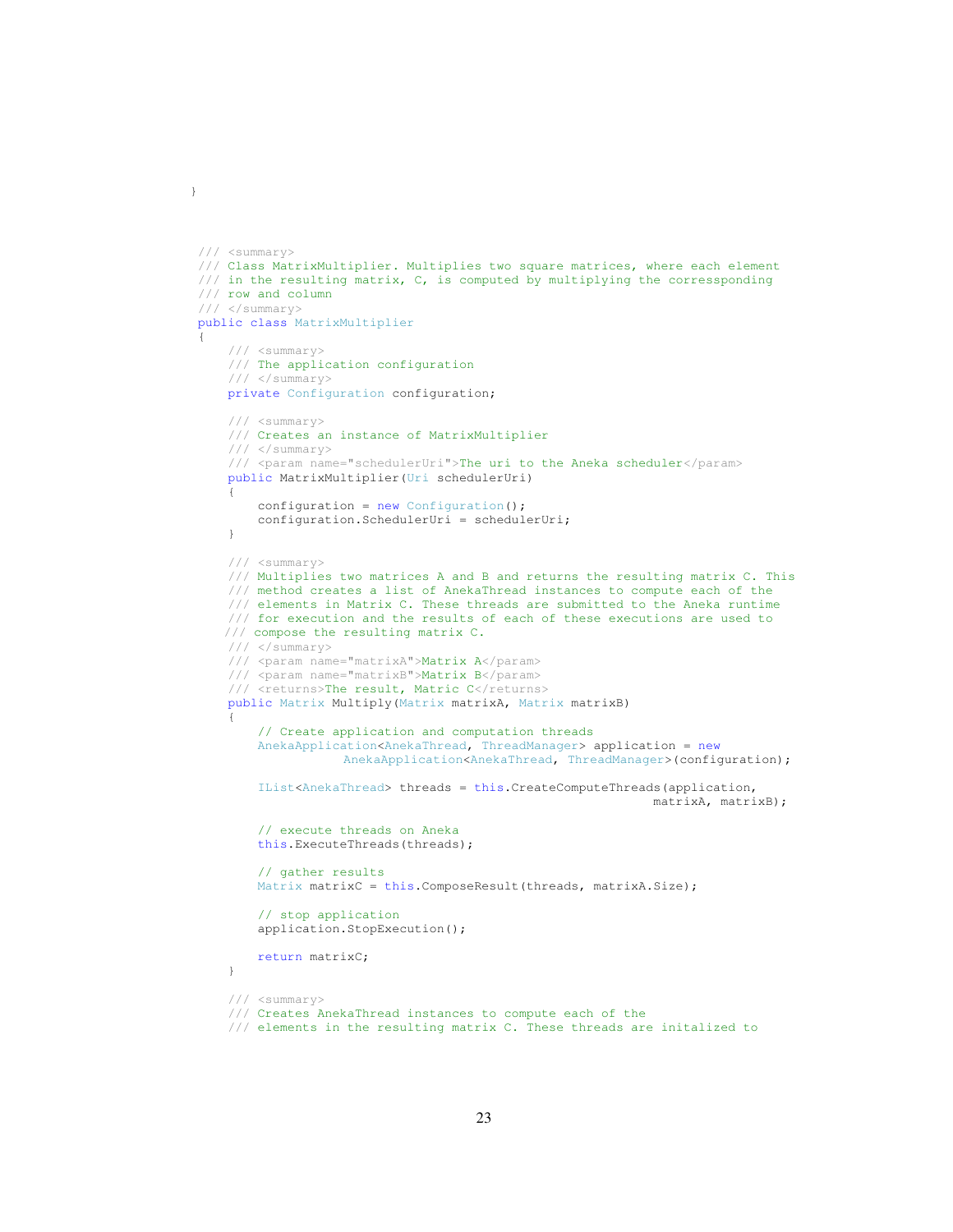```
/// execute RowColumnMultiplier's DoMultiply method on the remote node. 
         /// </summary> 
          /// <param name="application">The AnekaApplication instance containing the 
          /// application configuration</param> 
          /// <param name="matrixA">Matrix A</param> 
        /// <param name="matrixB">Matric B</param>
        /// <returns>The result, Matrix C</returns>
         private IList<AnekaThread> CreateComputeThreads( 
                         AnekaApplication<AnekaThread, ThreadManager> application, 
                          Matrix matrixA, Matrix matrixB) 
\{ IList<AnekaThread> threads = new List<AnekaThread>(); 
              int dimension = matrixA.Size; 
             for (int row = 0; row < dimension; row++)
\{double[] rowData = this.ExtractRow(matrixA.Data, row, matrixA.Size);
                  for (int column = 0; column < dimension; column++)
 { 
                        double[] columnData = this.ExtractColumn(matrixB.Data, column, 
                                                                       matrixB.Size); 
                        RowColumnMultiplier rcMultiplier = new RowColumnMultiplier 
                                                                         (rowData, columnData); 
                       AnekaThread anekaThread = new AnekaThread 
                                                   (rcMultiplier.DoMultiply, application); 
                       threads.Add(anekaThread); 
 } 
              } 
              return threads; 
         } 
         /// <summary> 
          /// Executes the list of AnekaThread instances on the Aneka runtime 
          /// environment. 
          /// </summary> 
          /// <param name="threads">The list of AnekaThread instances to 
          /// execute</param> 
         private void ExecuteThreads(IList<AnekaThread> threads) 
\{ foreach (AnekaThread thread in threads) 
\left\{ \begin{array}{ccc} 0 & 0 & 0 \\ 0 & 0 & 0 \\ 0 & 0 & 0 \\ 0 & 0 & 0 \\ 0 & 0 & 0 \\ 0 & 0 & 0 \\ 0 & 0 & 0 \\ 0 & 0 & 0 \\ 0 & 0 & 0 \\ 0 & 0 & 0 \\ 0 & 0 & 0 \\ 0 & 0 & 0 \\ 0 & 0 & 0 \\ 0 & 0 & 0 & 0 \\ 0 & 0 & 0 & 0 \\ 0 & 0 & 0 & 0 \\ 0 & 0 & 0 & 0 & 0 \\ 0 & 0 & 0 & 0 & 0 \\ 0 & 0 & 0 & 0 & 0 \\ 0 & 0 & 0 & 0 thread.Start(); 
              } 
          } 
          /// <summary> 
 /// Composes the resulting matrix C. This method pauses until all elements 
 /// of matrix C have been computed. The results of each of these executions 
          /// are then used to compose matric C. 
          /// </summary> 
          /// <param name="threads">The list of AnekaThread instances that were 
          /// submitted for execution</param> 
          /// <param name="size">The size of the resulting matrix C</param> 
        /// <returns>The result, Matrix C</returns>
         private Matrix ComposeResult(IList<AnekaThread> threads, int size) 
\{ // wait till all threads complete..
```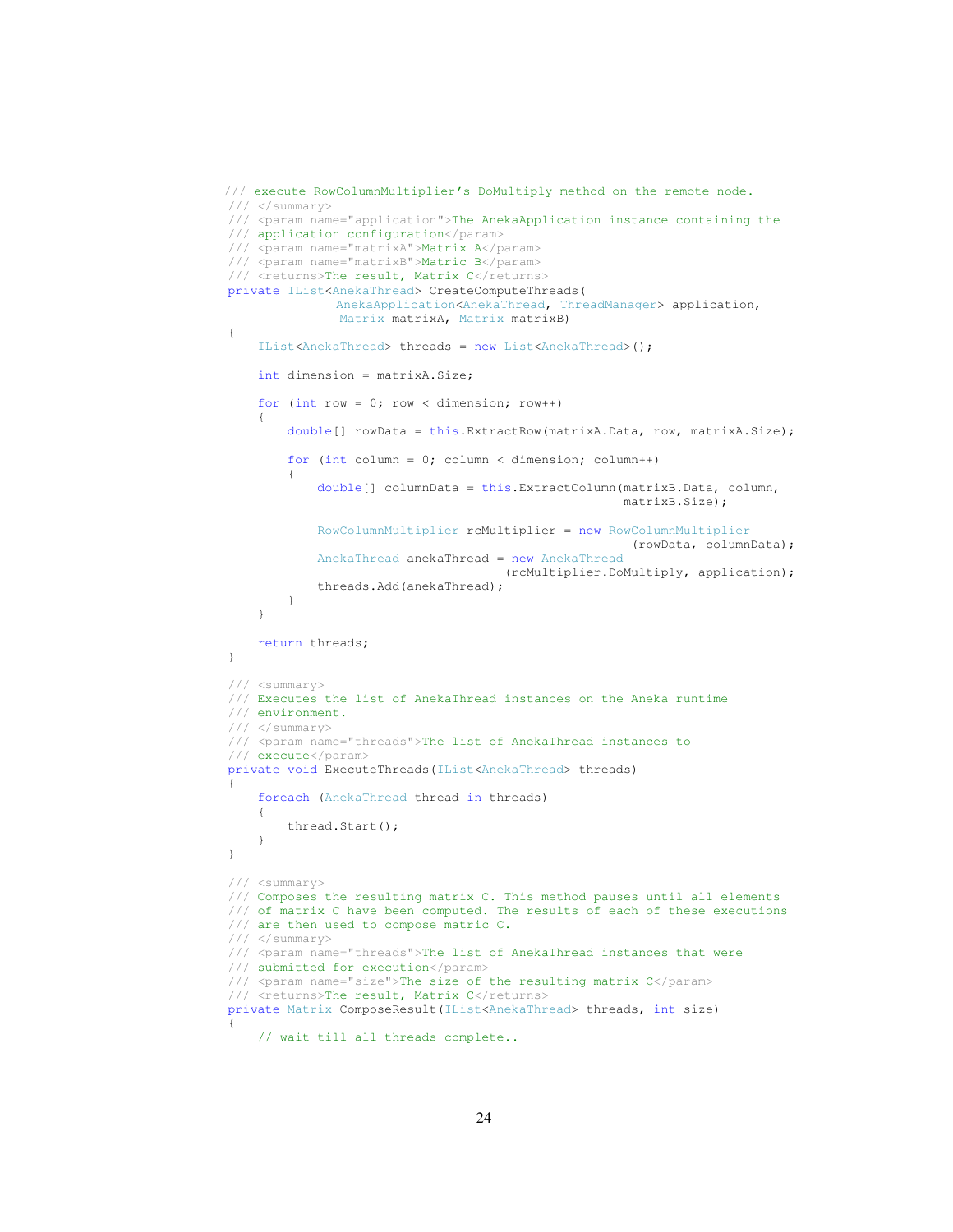```
 foreach (AnekaThread thread in threads) 
               { 
                   thread.Join(); 
 } 
               // compose resultant matrix 
             Matrix matrixC = new Matrix(size);
             for (int row = 0; row < size; row++)
\left\{ \begin{array}{ccc} 0 & 0 & 0 \\ 0 & 0 & 0 \\ 0 & 0 & 0 \\ 0 & 0 & 0 \\ 0 & 0 & 0 \\ 0 & 0 & 0 \\ 0 & 0 & 0 \\ 0 & 0 & 0 \\ 0 & 0 & 0 \\ 0 & 0 & 0 \\ 0 & 0 & 0 \\ 0 & 0 & 0 \\ 0 & 0 & 0 \\ 0 & 0 & 0 & 0 \\ 0 & 0 & 0 & 0 \\ 0 & 0 & 0 & 0 \\ 0 & 0 & 0 & 0 & 0 \\ 0 & 0 & 0 & 0 & 0 \\ 0 & 0 & 0 & 0 & 0 \\ 0 & 0 & 0 & 0for(int column = 0; column < size; column++)
 { 
                       AnekaThread thread = threads [ (row * size) + column];
                        RowColumnMultiplier rcMultiplier = 
                                                         (RowColumnMultiplier)thread.Target;
                        matrixC.Data[row, column] = rcMultiplier.Result; 
 } 
 } 
              return matrixC; 
          } 
          /// <summary> 
          /// Extracts a row from a two-dimensional array. 
          /// </summary> 
          /// <param name="array">The two-dimensional array</param> 
          /// <param name="rowIndex">The index of the row to extract</param> 
          /// <param name="length">The length of the row to extract</param> 
          /// <returns>A one-dimensional array</returns> 
          private double[] ExtractRow(double[,] array, int rowIndex, int length) 
\{ double[] row = new double[length]; 
             for (int x = 0; x < length; x++)
              { 
                  row[x] = array[rowIndex, x]; } 
              return row; 
          } 
          /// <summary> 
          /// Extracts a column from a two-dimensional array. 
          /// </summary> 
          /// <param name="array">The two-dimensional array<</param> 
          /// <param name="columnIndex">The index of the column to extract</param> 
          /// <param name="length">The length of the column to extract</param> 
         /// <returns>A one-dimensional array</returns>
          private double[] ExtractColumn(double[,] array, int columnIndex, int length) 
          { 
              double[] column = new double[length]; 
             for (int x = 0; x < length; x++)
              { 
                   column[x] = array[x, columnIndex]; 
 } 
              return column; 
          } 
          /// <summary> 
          /// The main entry point to the application 
          /// </summary> 
          /// <param name="args"></param> 
          static void Main(string[] args) 
          {
```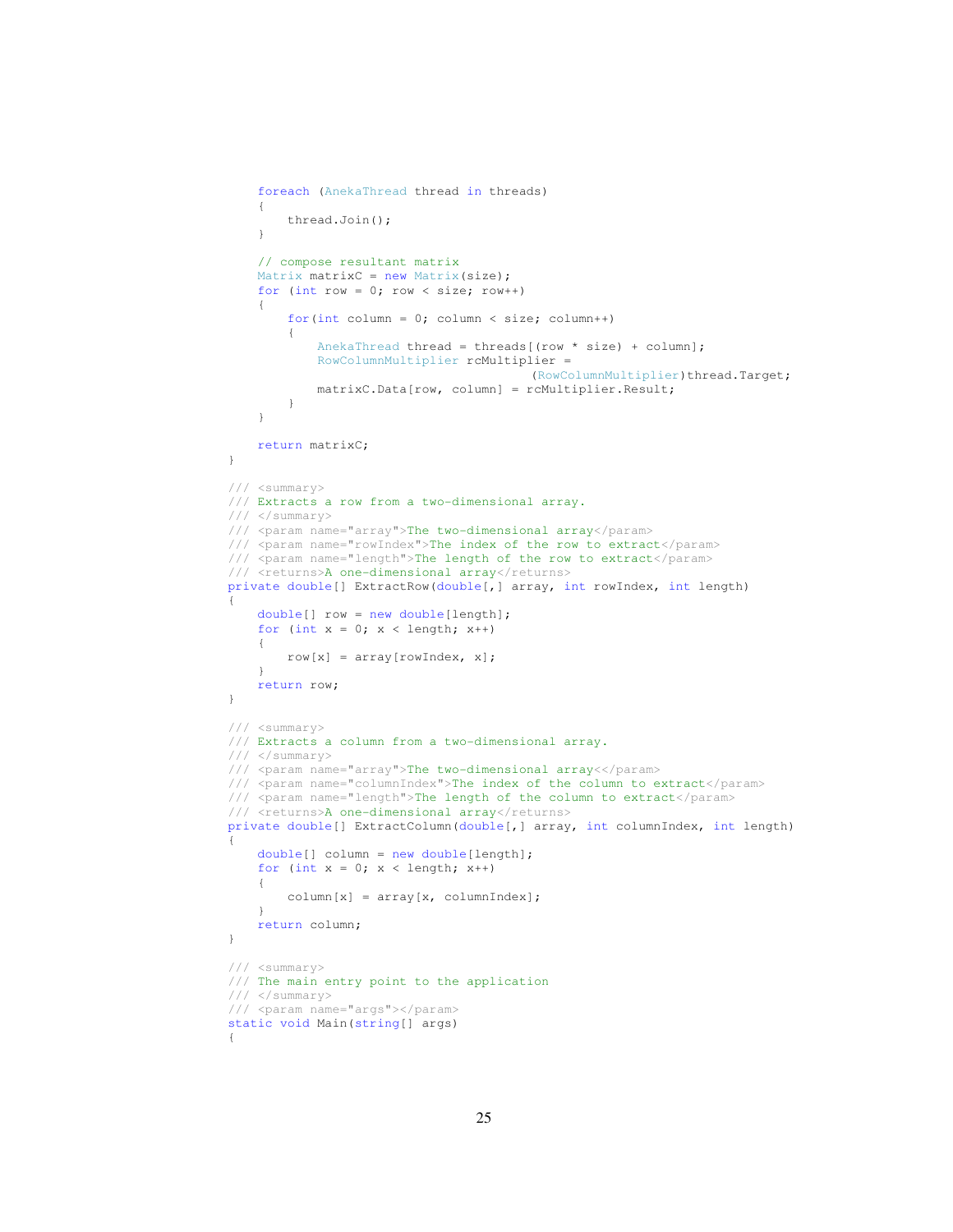```
Matrix matrixA = new Matrix(10);
        Matrix matrixB = new Matrix(10);
         matrixA.InitRandom(); 
         matrixB.InitRandom(); 
         Uri schedulerUri = new Uri("tcp://localhost:9090/Aneka"); 
         MatrixMultiplier multiplier = new MatrixMultiplier(schedulerUri); 
        Matrix matrixC = multiplier. Multiply (matrixA, matrixB);
         matrixC.Print(); 
         Console.ReadKey(); 
     } 
 }
```
Instances of the class Matrix are used to represent the square matrices A, B and C. The elements are stored in a two-dimensional array and can be initialized with random values between 0 and 10. The method DoMultiply in class RowColumnMultiplier carries out the actual computation of an element in the resulting matrix C, by multiplying a single row and column in matrices A and B. Note that this class implements the serializable interface allowing instances to be marshaled and shipped to the execution nodes in the Aneka runtime environment, where they will be executed as an AneakThread. Finally, the class MatrixMultiplier is responsible for decomposing the problem into smaller units work by creating AnekaThreads to compute each of the elements in the resulting matrix C. The following is the output generated as a result of multiple two matrices of dimension 10x10, each initialized with random numbers.

### **Output**

|  | 190.47, 194.68, 119.38, 64.72, 158.61, 90.76, 145.67, 150.65, 99.46, 178.52    |  |  |  |  |
|--|--------------------------------------------------------------------------------|--|--|--|--|
|  | 285.89, 264.89, 266.50, 133.85, 247.26, 133.39, 203.49, 188.56, 192.71, 283.68 |  |  |  |  |
|  | 303.57, 324.57, 353.44, 170.24, 308.25, 223.62, 304.64, 185.23, 226.89, 423.50 |  |  |  |  |
|  | 154.51, 124.76, 125.75, 77.30, 144.43, 91.86, 110.69, 79.06, 86.55, 157.74     |  |  |  |  |
|  | 207.68, 156.19, 156.86, 114.02, 213.76, 116.95, 123.23, 132.47, 131.18, 223.53 |  |  |  |  |
|  | 251.74, 258.54, 231.65, 134.63, 246.85, 170.58, 202.56, 165.76, 170.45, 292.08 |  |  |  |  |
|  | 203.49, 186.40, 153.71, 69.45, 150.81, 103.40, 164.84, 136.66, 93.65, 212.21   |  |  |  |  |
|  | 335.58, 267.99, 192.95, 126.12, 238.13, 118.63, 145.27, 231.51, 183.32, 285.00 |  |  |  |  |
|  | 215.20, 274.21, 225.08, 128.53, 258.47, 169.15, 206.73, 210.35, 214.25, 285.23 |  |  |  |  |
|  | 273.68, 214.88, 264.08, 168.33, 299.64, 172.47, 196.59, 165.18, 175.61, 319.92 |  |  |  |  |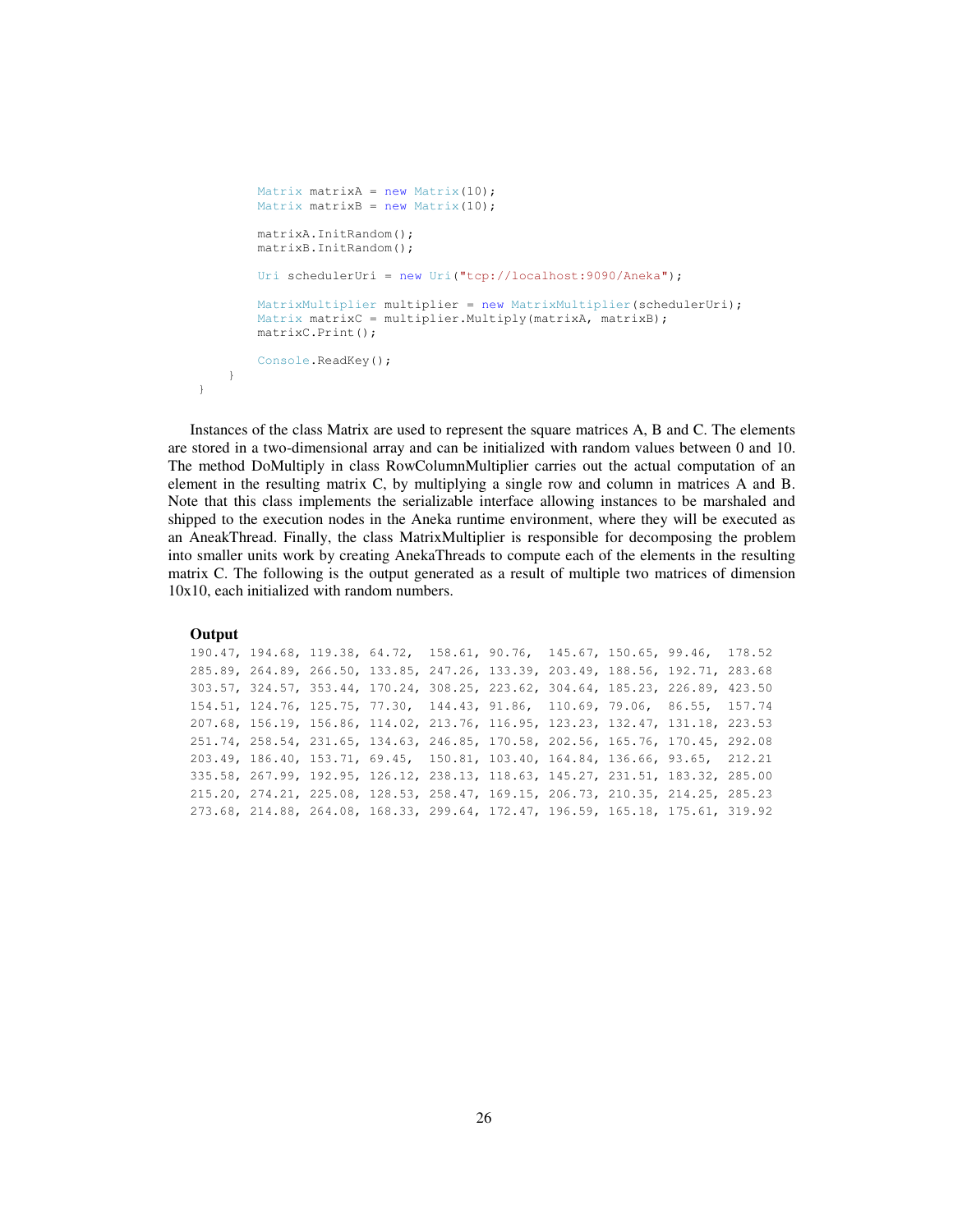# **8 Summary**

This tutorial introduced you to Aneka's Thread Programming Model. We looked at some of the fundamental concepts in both local and distributed thread programming. AnekaThreads provide a similar interface to the local Thread class in .Net and allows you to program in much the same manner. Distributed threads are however fundamentally different, and it is important to understand the tradeoffs when writing parallel applications.

# **9 Exercises**

## **Objective Questions**

- 1. A *is an instance of a program in execution.* A *lis a dispatchable unit of* work that can be schedule by the CPU.
- 2. An AnekaThread is a distributed thread that executes on a *machine*.
- 3. The *\_\_\_\_\_\_* method in the AnekaThread class starts the thread.
- 4. The *\_\_\_\_\_\_* method in the AnekaThread class joins the thread to the main application thread.
- 5. A process can contains more than one local thread at the same time: True or False.
- 6. A process can contains more than one distributed AnekaThread at the same time: True or False.
- 7. AnekaThreads support thread priorities: True or False.
- 8. The only synchronization mechanism supported by AnekaThreads is through the method.
- 9. An AnekaThread requires a <u>consecrete as one of</u> its parameters.
- 10. Unlike distributed threads, local threads can coordinate their work with each other using synchronization mechanisms such as locking and \_\_\_\_\_.

### **Review Questions**

- 11. What are threads? Briefly explain the differences between a thread and a process.
- 12. Briefly explain the differences between local and distributed threads.
- 13. What are the challenges in developing parallel applications?<br>14. Explain how you would go about designing and developing
- Explain how you would go about designing and developing a parallel application.
- 15. What are the limitations of distributed threads compared to local threads?

## **Programming Problems**

- 16. Modify the example for calculating Pi so that the number of darts and repetitions are passed as command line arguments to the program.
- 17. Modify the example for matrix multiplication so that the size of the square matrix is passed as a command line argument to the program.
- 18. Remodel and implement the example for trigonometric calculations, such that MathExample functions as a multi-threaded server that listens to computation requests from clients via sockets, and forwards them to the Aneka runtime for execution.
- 19. Improve the example for matrix multiplication to multiply matrices with different, but compatible dimensions.